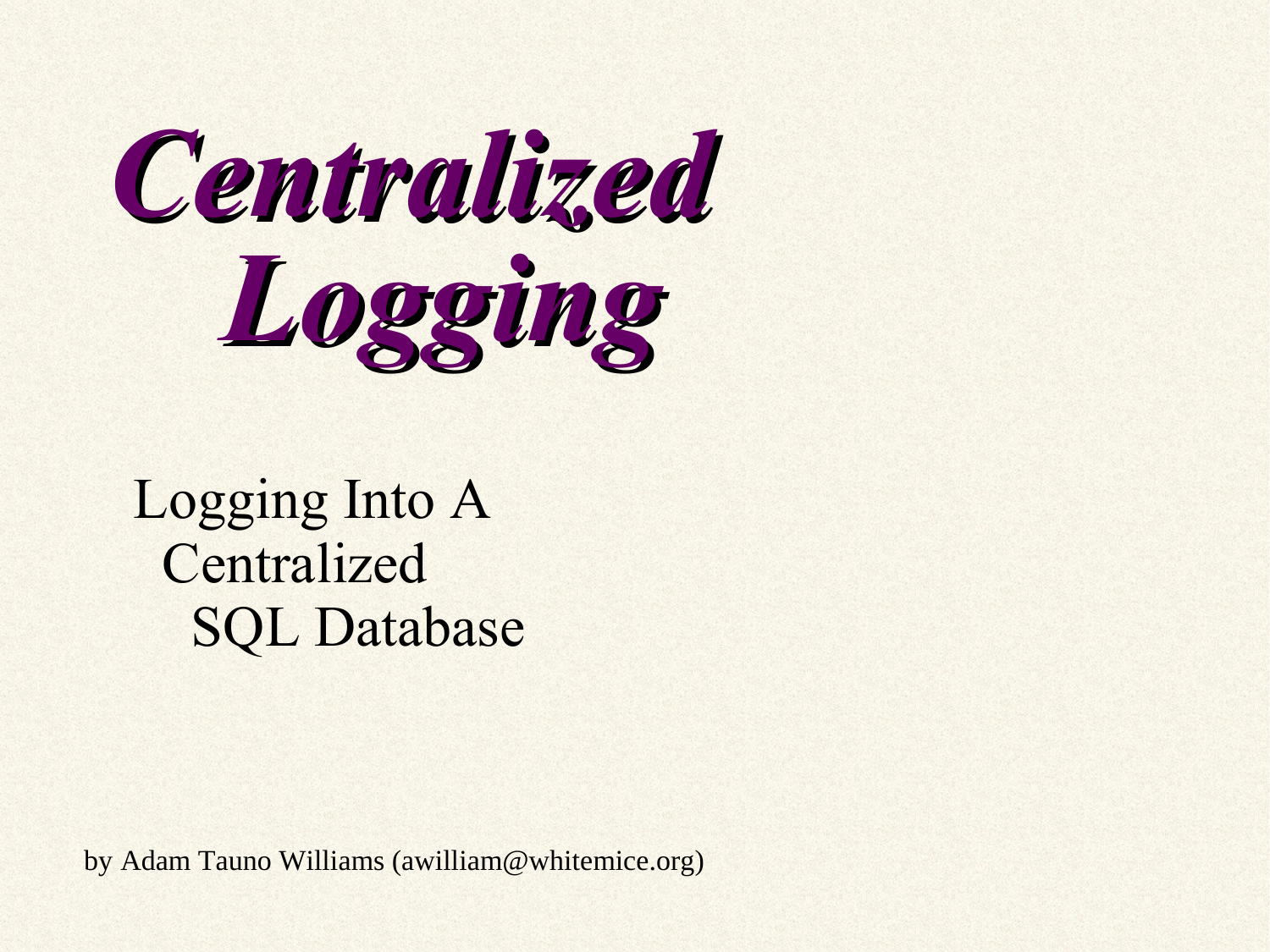*Copyright*

© 2006 Adam Tauno Williams (awilliam@whitemice.org)

Permission is granted to copy, distribute and/or modify this document under the terms of the GNU Free Documentation License, Version 1.1 or any later version published by the Free Software Foundation with no Invariant Sections, no Front-Cover Texts, and no Back-Cover Texts. You may obtain a copy of the GNU Free Documentation License from the Free Software Foundation by visiting their Web site or by writing to: Free Software Foundation, Inc., 59 Temple Place - Suite 330, Boston, MA 02111-1307, USA.

The home page for this presentation is: http://www.whitemiceconsulting.com/node/103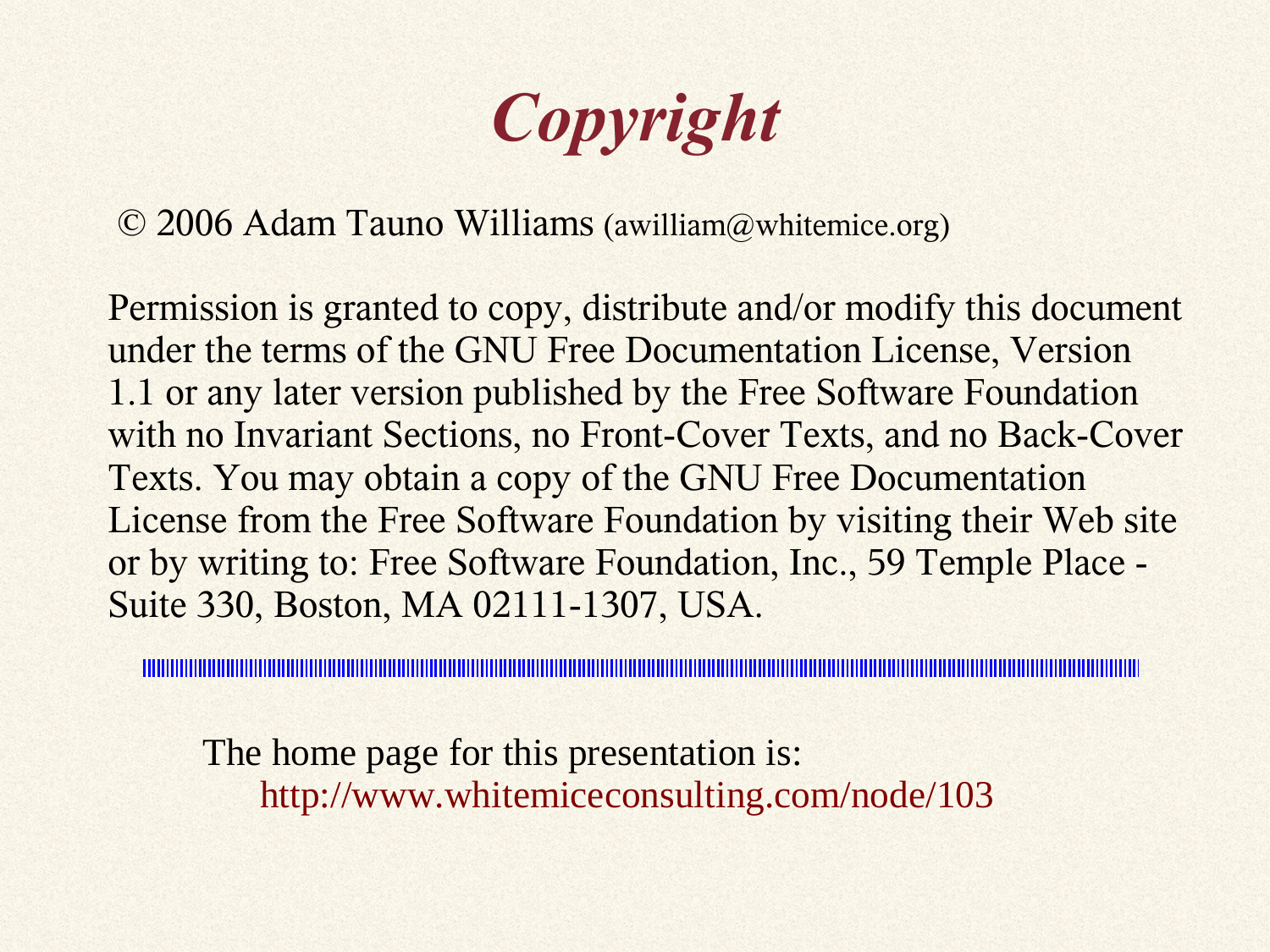# *UNIX/LINUX Logging*

- Traditional UNIX/LINUX logging records messages in text files.
	- Logs live in some directory like "/var/log"
	- Log records have a fairly consistent format
		- Feb 15 18:36:33 aleph pppd[9495]: remote IP address 192.168.1.39
	- You search logs with tools like "grep" or text parsing scripts (perl, awk, python, etc...)
	- Most services send messages to a "syslog" daemon.
		- The syslog daemon actually writes the message, or not, to a file based upon some simple rules.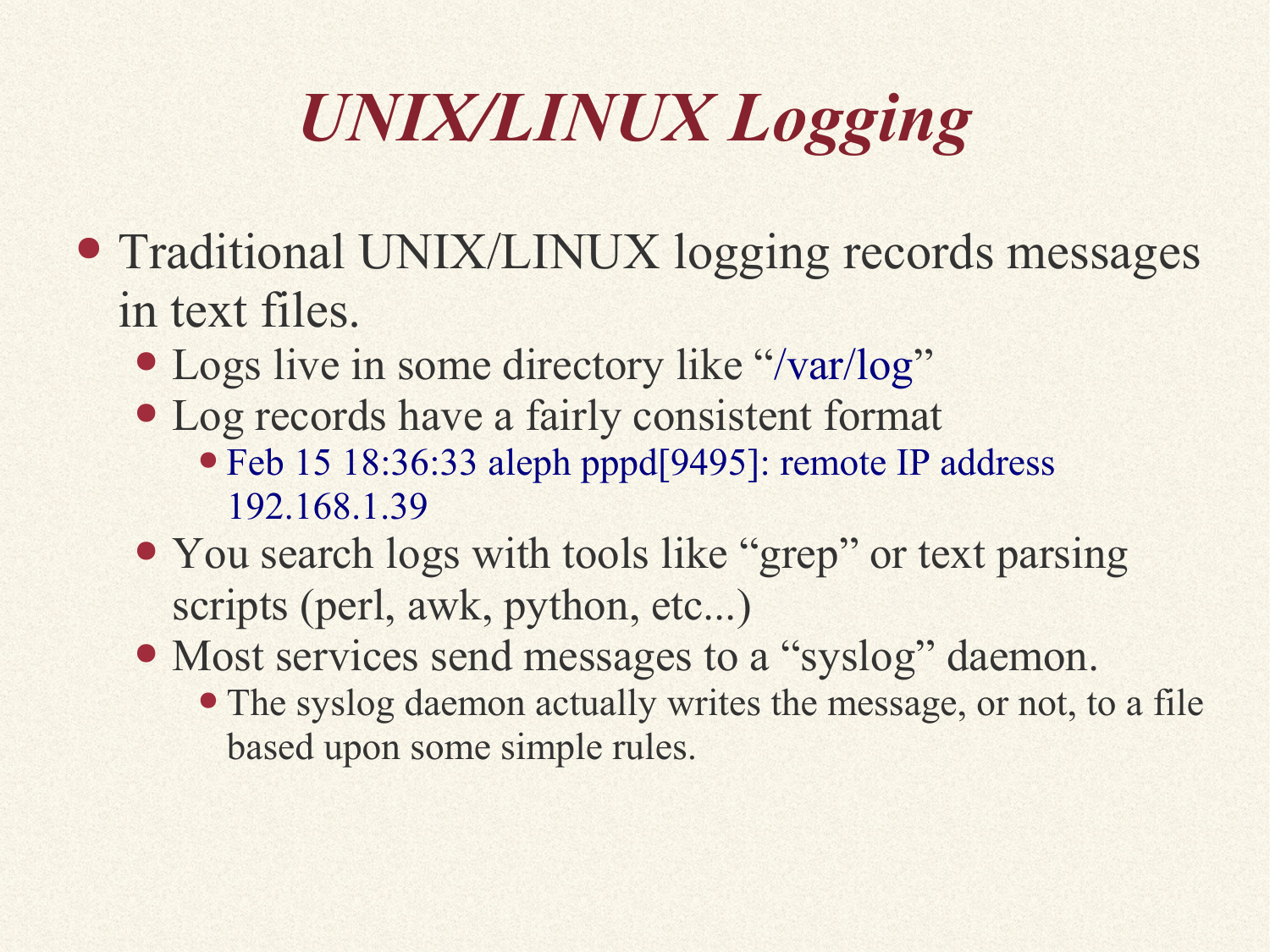## *syslog*

- The syslog service opens the /dev/log socket and listens for log messages.
	- \$ fuser -u /dev/log /dev/log: 4391(root) \$ ps ax | grep 4391 4391 ? Ss 0:00 /sbin/syslog-ng
	- Most syslog services can also receive log messages over the network.
		- Log messages are sent in a UDP fire-and-forget manner.
			- syslog is no replacement for an ESB or MOM.
		- Logging over the network is not secure unless security is provided at some other layer.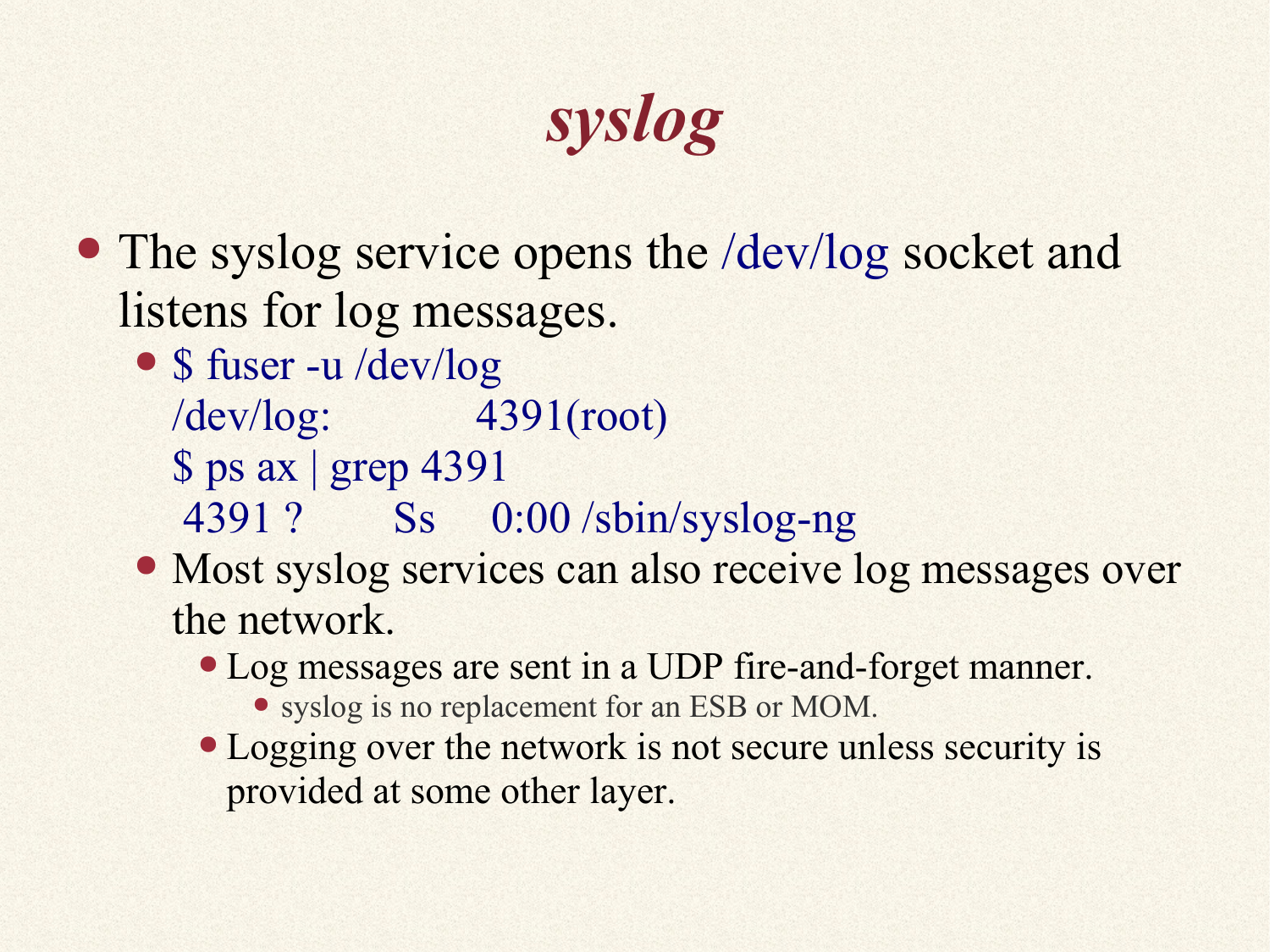### *Facilities & Levels*

#### ● Each log message has a *{facility}* and a *{level}*

- *{facility}*
	- The source of the message.
		- authpriv, cron, daemon, kern, lpr, mail, mark, news, security, syslog, user, uucp, local0, local1, local2, local3, local4, local5, local6, local7
			- Use of "security" is deprecated, and equivalent to authpriv
			- local4 is used by OpenLDAP
			- local7 is typically used by Cisco routers

● *{level}*

- The severity or urgensy of the message
	- Emerg, alert, crit, err, warning, notice, info, debug, none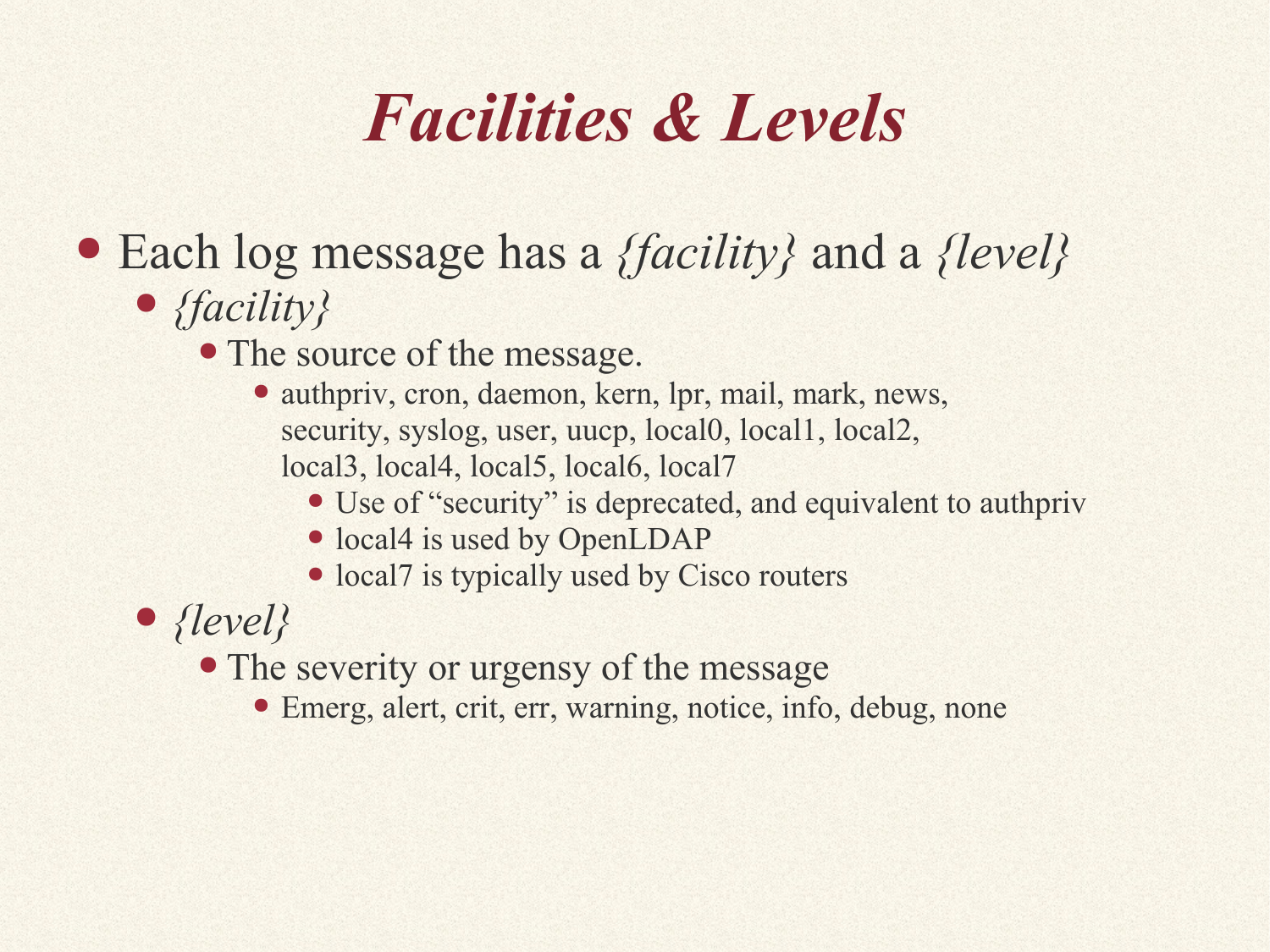## *Facilities*

- Facilities
	- Authpriv Security and authorization messages.
	- Cron Messages from the task scheduling system.
	- Daemon Generic category for a message from a daemon
	- Kern Messages from the kernel (klogd).
	- lpr Print subsystem messages.
	- Mail Messages from any MUA or MTA.
	- News Messages from any NNTP server.
	- Syslog Messages from syslog itself or another host's syslog.
	- User Message sent from a user program.
	- Uucp UUCP subsystem messages.
	- local0...local7 Local/Administrator defined message categories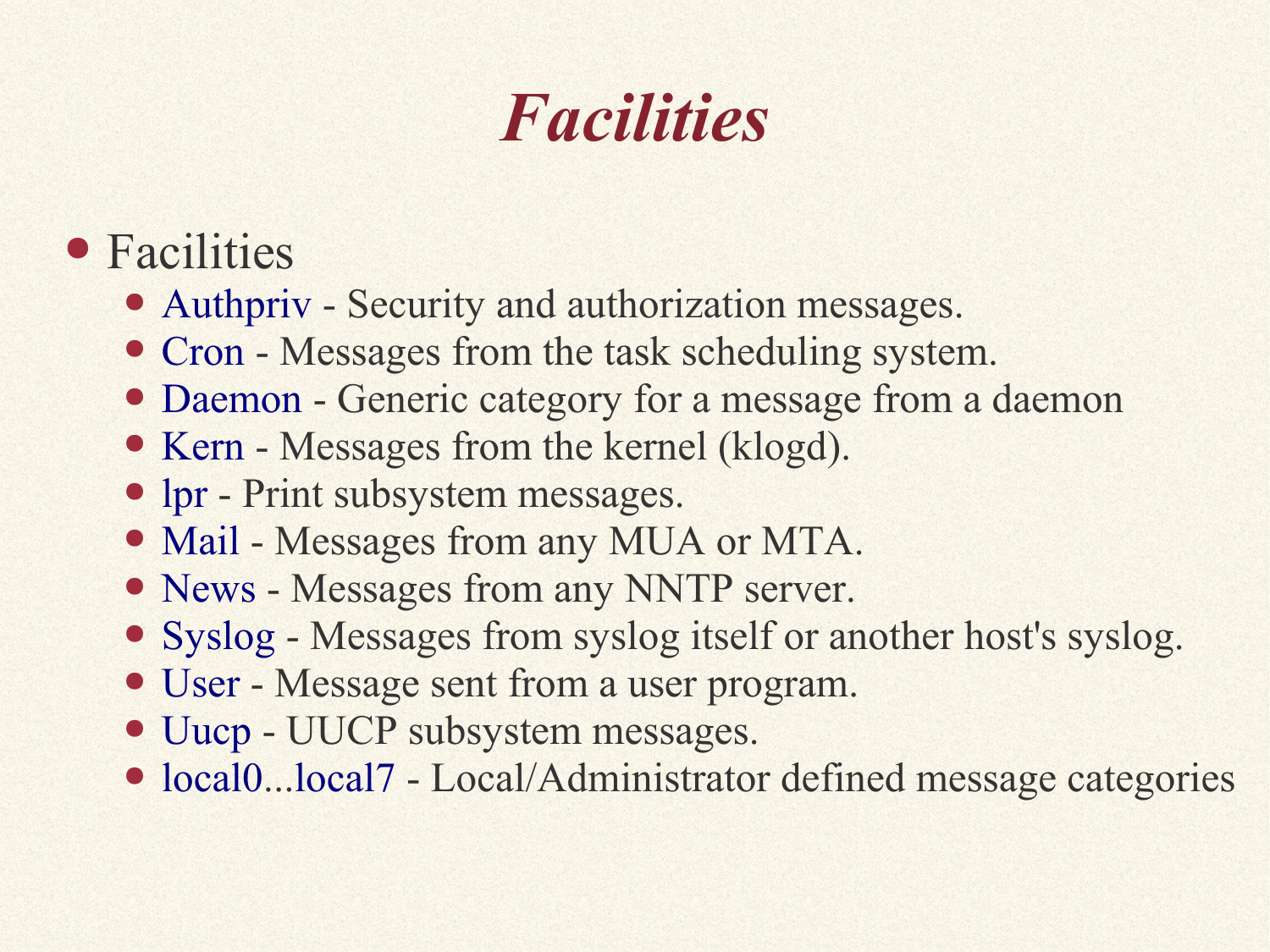## *Levels*

- Levels
	- Emerg Panic, immediate attention required Alert - Important, action should be taken Crit - Some module or subsystem is inoperable. Err - General error. Warning - A recoverable error.
		- Notice A normal event has occurred.
		- Info Any informational message.
		- Debug Debugging messages.
	- The exact definition of the levels is frustratingly vague.
	- Specifying a level implies all higher level.s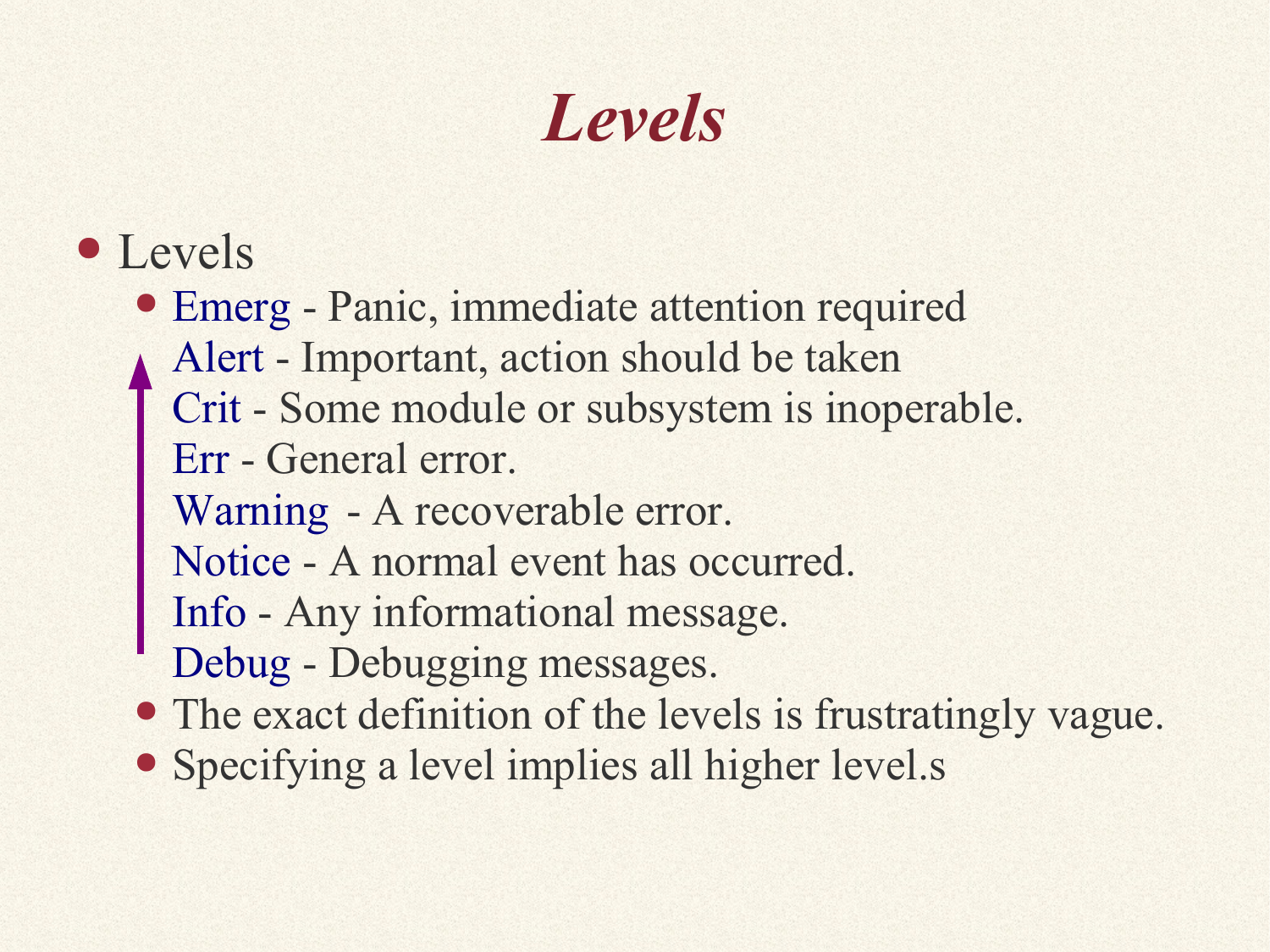| Filter                    | syslogd.conf                        |              | Destination  |
|---------------------------|-------------------------------------|--------------|--------------|
| mail.*                    | -/var/log/mail                      |              |              |
| mail.*                    | @cassowary                          |              |              |
| mail.info                 | $-\frac{\sqrt{var/log}}{\log}$      |              |              |
| mail.warning              | -/var/log/mail.warn                 |              |              |
| mail.err                  | /var/log/mail.err                   |              |              |
| *.*; mail.none; news.none | $-\frac{\sqrt{var}}{\log}$ messages |              |              |
| *.*;mail.none;news.none   | @cassowary                          |              | Log to       |
| local0, local1.*          | /var/log/localmessages              |              | remote       |
| local2, local3.*          | /var/log/localmessages              |              | syslog host. |
| local5.*                  | /var/log/localmessages              |              |              |
| local6, local7.*          | /var/log/localmessages              |              |              |
| $local4.*$                | $-\sqrt{var/log/ldap}$              | Log to file. |              |
| Facility                  | Disable fsync()                     |              |              |
| Level                     |                                     |              |              |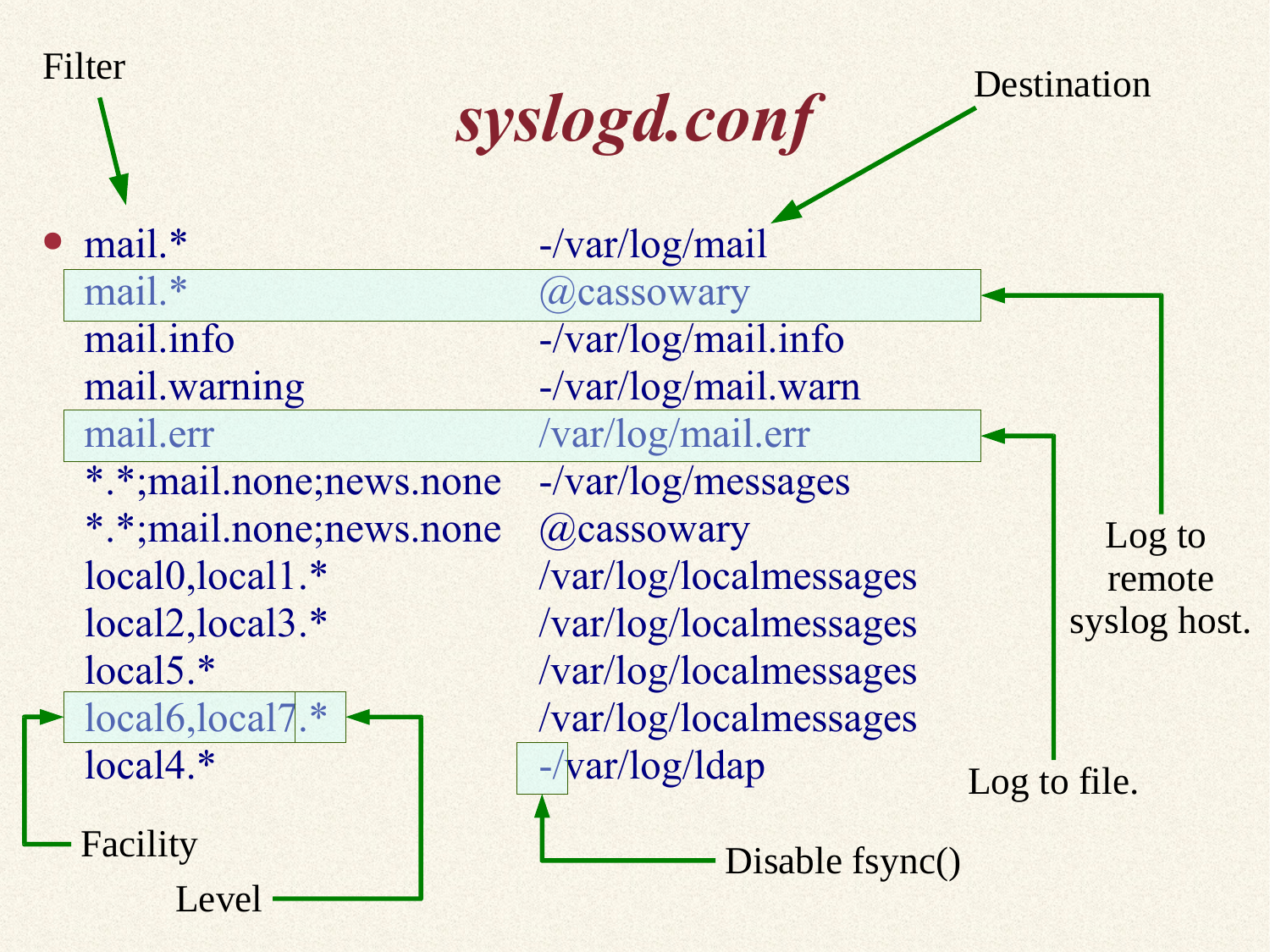# *syslog listening*

- Traditional syslogd can listen to domain sockets and UDP/514.
	- Listening to the network is enabled via the "-r" switch.
		- The "syslog" service must be listed in /etc/services.
	- Can listen on additional filesystem sockets via the "-a" option.
		- Useful for getting logging messages from chroot'd services.
			- /sbin/syslogd -a /var/lib/ntp/dev/log
		- Up to 19 additional sockets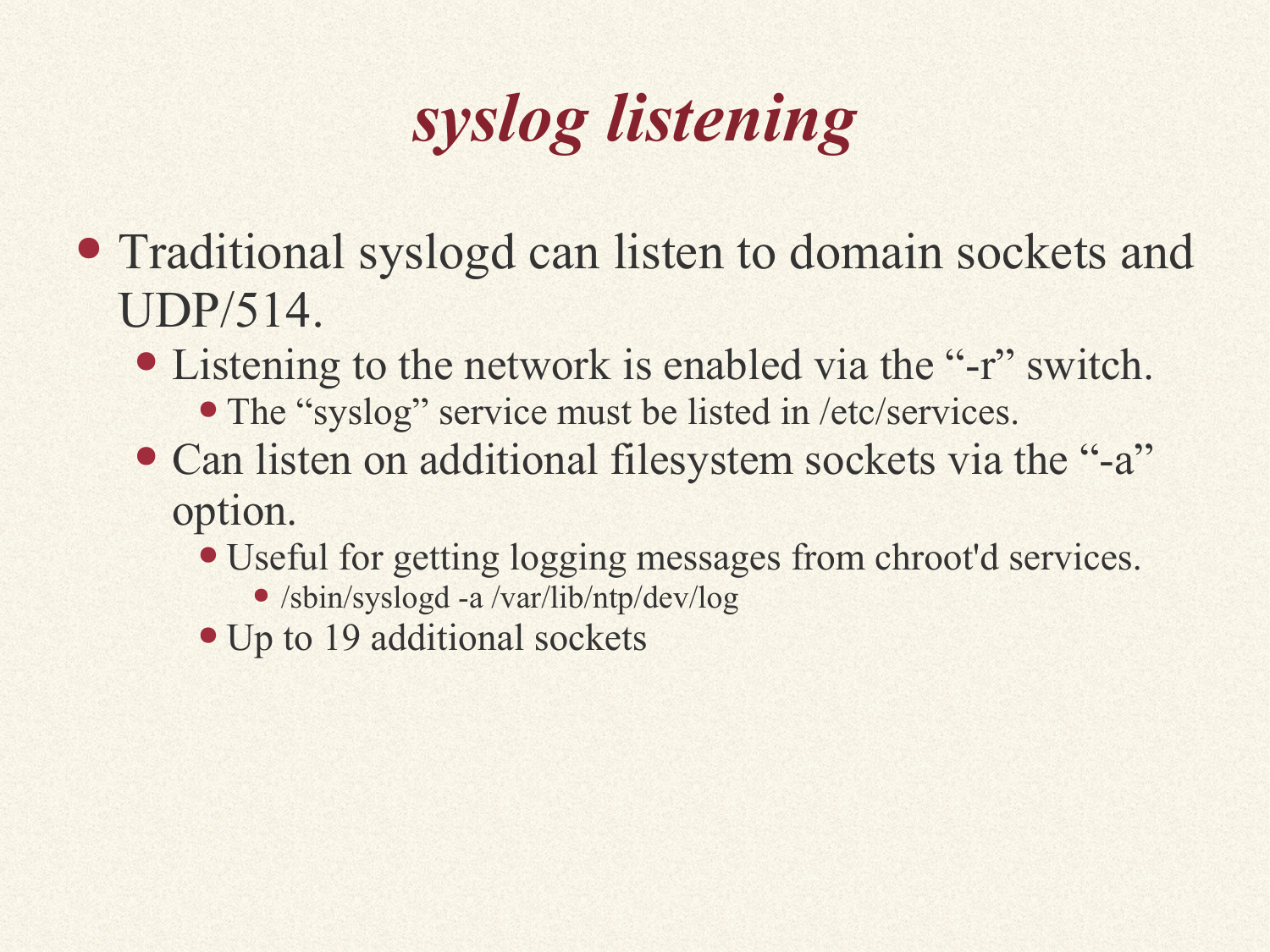#### *syslog-ng* http://www.balabit.com/products/syslog-ng/

- syslog-ng (SysLog Next Generation) was developed to replace the traditional syslogd which dates back to the early days of BSD UNIX.
	- Highly configurable
		- Log format can be specified.
	- Supports logging over TCP
		- Reliable verses unreliable UDP
	- Can log to a variety of destinations.
		- Files
		- Network (UDP or TCP)
		- Pipes
	- Currently maintained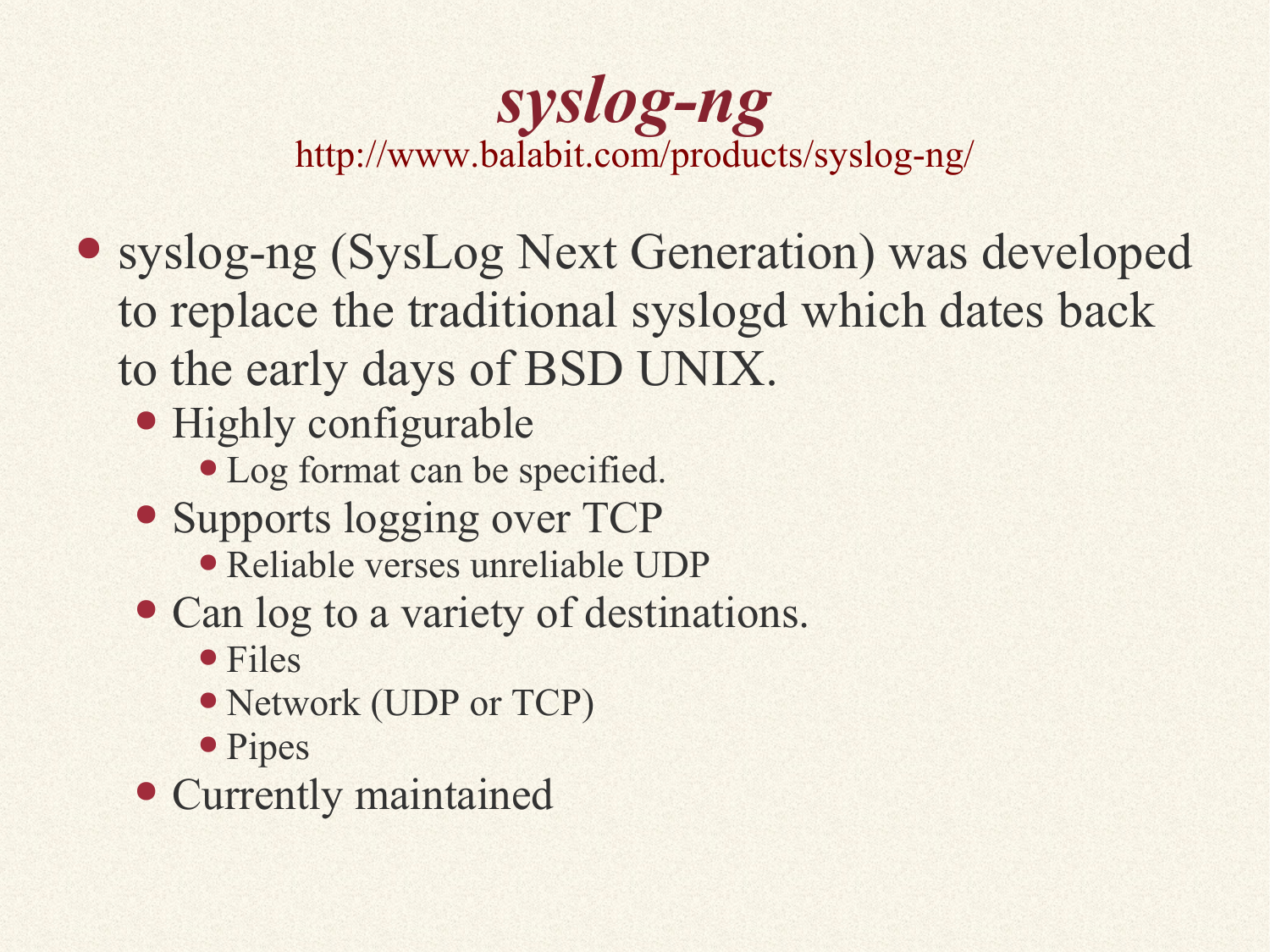*syslog-ng listening*

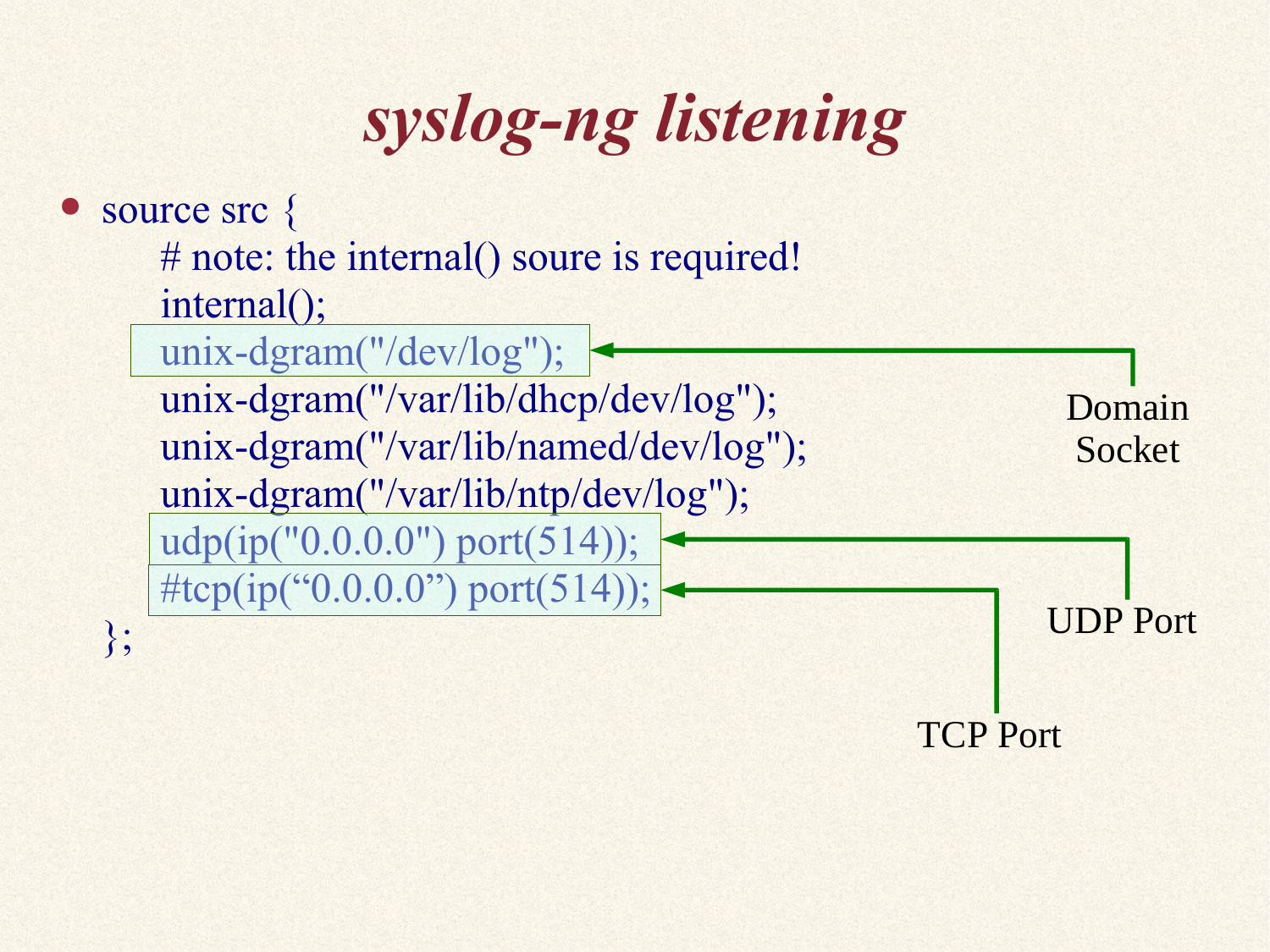*syslog-ng filters*

| • filter f iptables | { facility(kern) and match("IN=")<br>and match("OUT="); $\};$ |
|---------------------|---------------------------------------------------------------|
| filter f console    | { level(warn) and facility(kern) and not filter(f iptables)   |
|                     | or level(err) and not facility(authpriv); $\};$               |
| filter f mailinfo   | { level(info) and facility(mail); $\}$ ;                      |
| filter f mailwarn   | $\{ level(warn)$ and facility(mail); $\};$                    |
| filter f mailerr    | $\{ level(err, crit) \text{ and facility(mail)}; \};$         |
| filter f mail       | { facility(mail); };                                          |
| filter f cron       | { facility(cron); };                                          |
| filter f local      | { facility (local0, local1, local2, local3,                   |
|                     | local4, local5, local6, local7);                              |
| filter f messages   | { not facility (news, mail) and not filter (f iptables); };   |
|                     |                                                               |
| Name                |                                                               |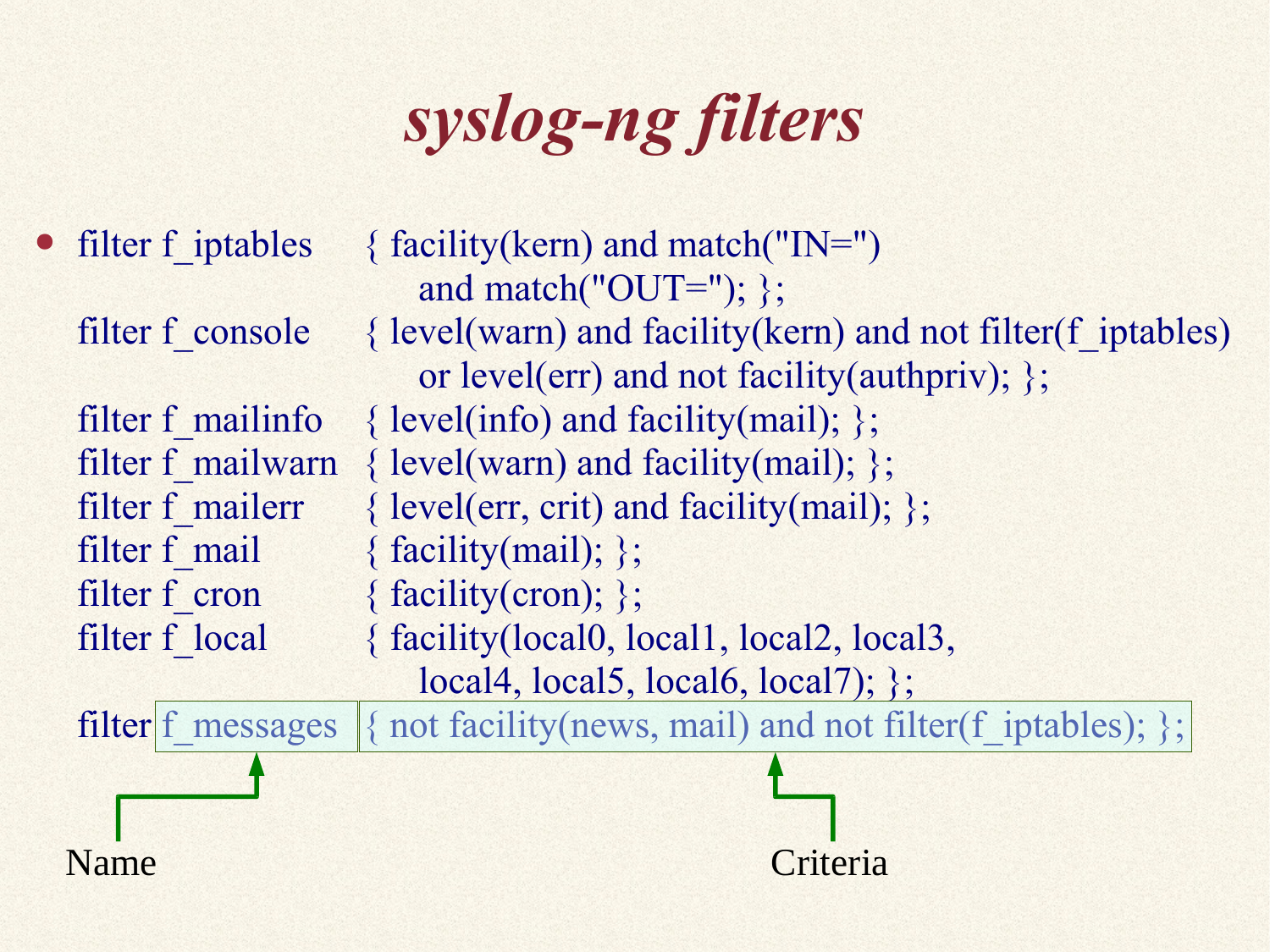# *syslog-ng destinations*

• destination console { file("/dev/tty10" group(tty) perm(0620)); }; destination xconsole { pipe("/dev/xconsole" group(tty) perm(0400)); }; destination mailinfo { file("/var/log/mail.info"); }; destination mailwarn { file("/var/log/mail.warn"); }; destination mailerr { file("/var/log/mail.err" fsync(yes)); }; destination mail { file("/var/log/mail"); }; destination localmessages { file("/var/log/localmessages"); }; destination messages { file("/var/log/messages"); }; destination firewall { file("/var/log/firewall"); }; destination warn { file("/var/log/warn" fsync(yes)); }; destintation remoteudp { udp("otherhost", port(514)); }; destintation remotetcp { tcp("otherhost", port(514)); };

Name — Solution Contains Containing Containing Options Contains Contains Contains Contains Contains Contains Contains Contains Contains Contains Contains Contains Contains Contains Contains Contains Contains Contains Conta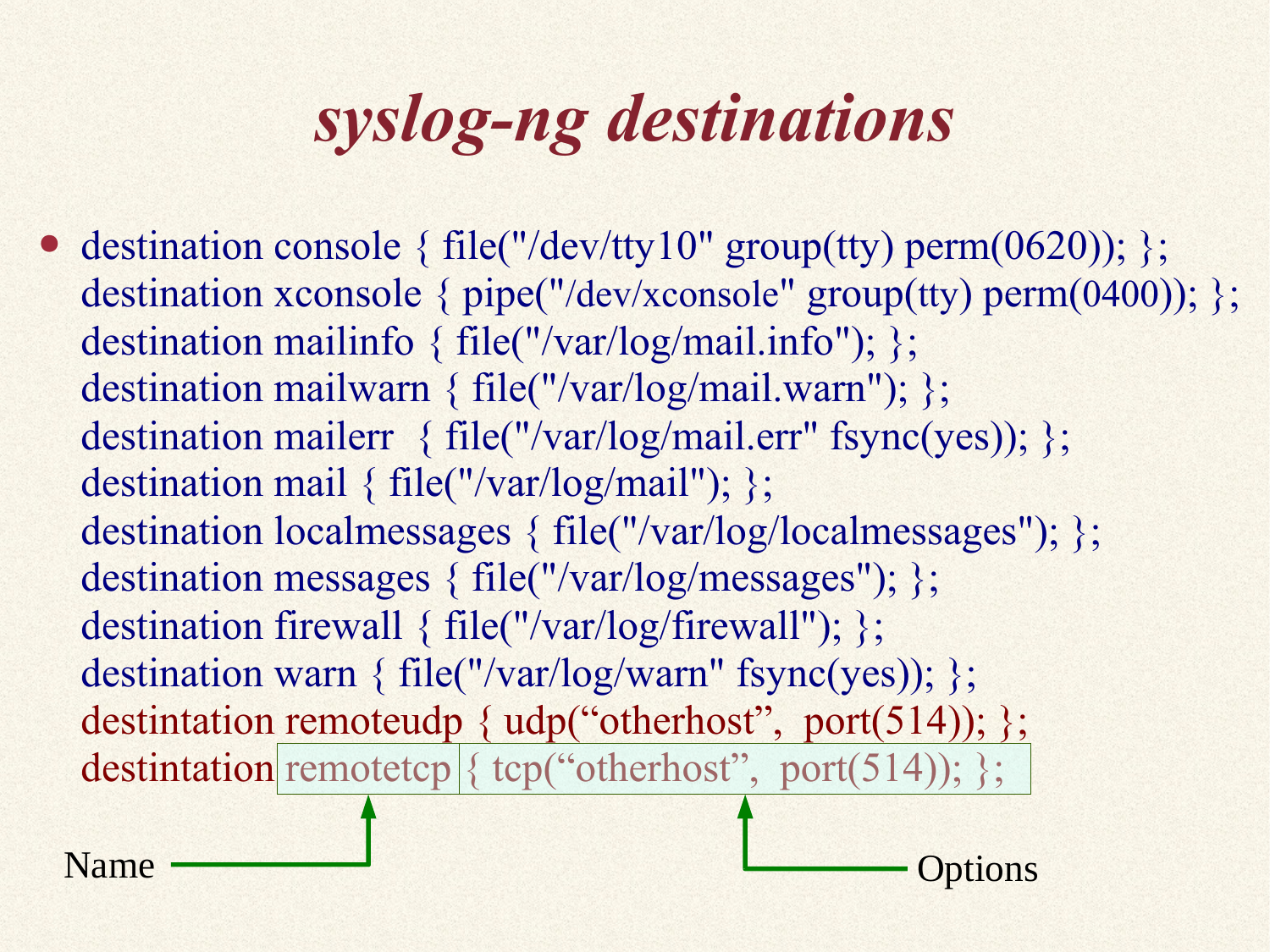# *Logging To A Database*

- Logging to an SQL database makes doing ad-hoc analysis much easier.
	- select host, program, count(\*) from facility daemon where host = 'SARDINE' group by host, program order by 3;
		- You can discover interesting patterns and turn up repetitive messages much easier than by groping through text files.
		- You can use sophisticated tools like DbVisualizer.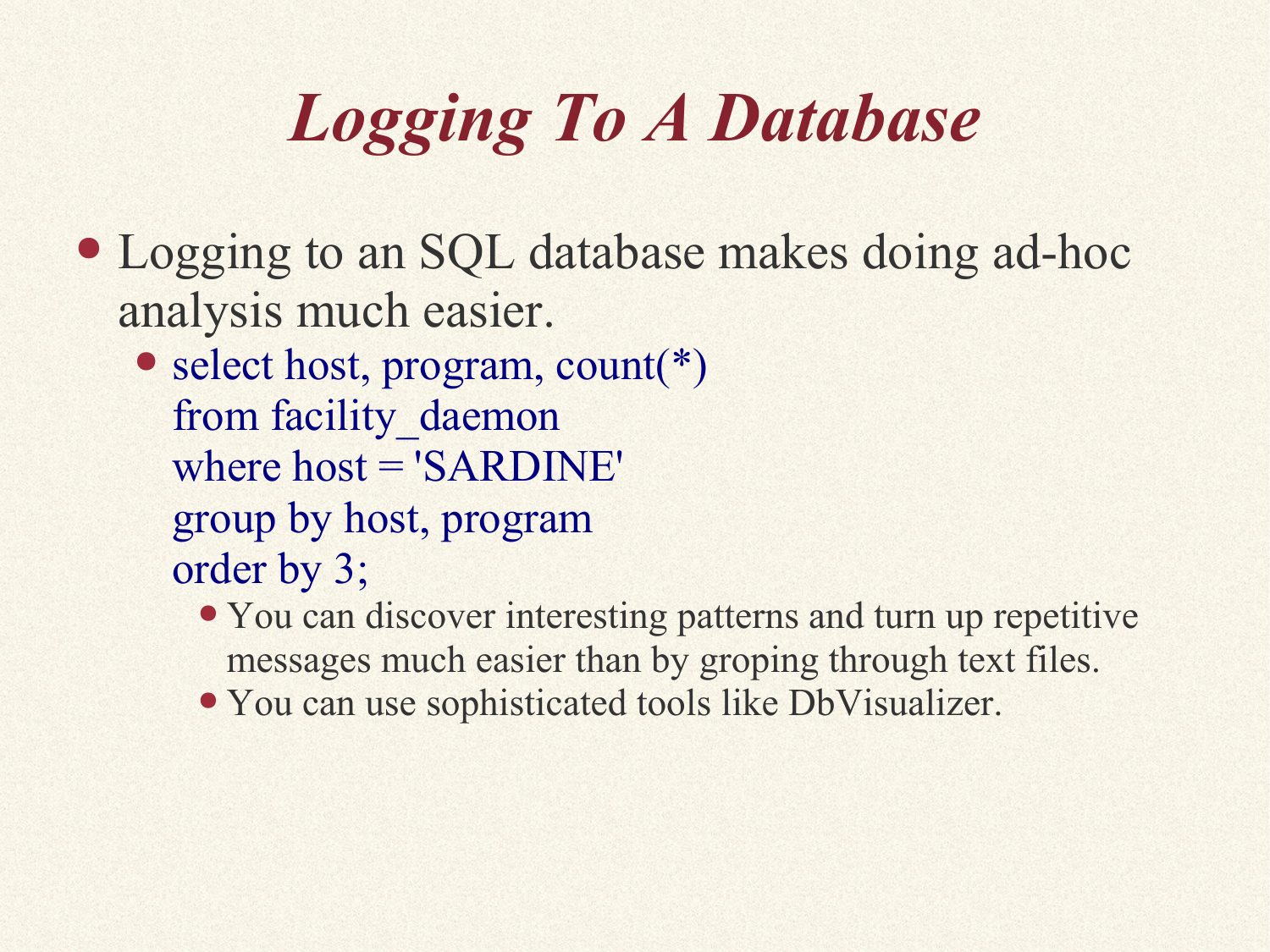## *DbVisualizer Looking At Logs*

|             |                                                                              |  |                |                           | DbVisualizer Personal 4.3 [Build #1047] - /home/awilliam/.dbvis/config/dbvis.xml |                           |              |                                   |                                                                                     |        |                             | - 미                 |
|-------------|------------------------------------------------------------------------------|--|----------------|---------------------------|----------------------------------------------------------------------------------|---------------------------|--------------|-----------------------------------|-------------------------------------------------------------------------------------|--------|-----------------------------|---------------------|
| <b>File</b> | Bookmarks Tools Window Help<br><b>Edit</b><br><b>View</b><br><b>Database</b> |  |                |                           |                                                                                  |                           |              |                                   |                                                                                     |        |                             |                     |
|             | 図<br>БŶ<br>€<br>æ<br>Ø                                                       |  |                |                           |                                                                                  |                           |              |                                   |                                                                                     |        |                             |                     |
|             | n                                                                            |  | Object View    |                           | SQL Commander                                                                    |                           |              |                                   |                                                                                     |        |                             |                     |
|             | 39                                                                           |  |                |                           |                                                                                  |                           |              |                                   |                                                                                     |        |                             |                     |
|             | ≐<br><b>Connections</b>                                                      |  |                | <b>Table:</b> public.logs |                                                                                  |                           |              |                                   |                                                                                     |        |                             |                     |
|             | Local xmlBlaster                                                             |  |                |                           | Morrison Industries Syslog   Databases   syslog   TABLE   public.logs            |                           |              |                                   |                                                                                     |        |                             |                     |
|             | Local SQL Ledger<br>Morrison Industries debug db                             |  |                | Primary Key               |                                                                                  | <sup>6</sup> Indexes      |              | <b>For Table Privileges</b>       |                                                                                     | Row Id |                             | <b>■</b> References |
|             | BOTWM OpenGroupware                                                          |  |                | $\bullet$ Info            |                                                                                  | $\Box$ Columns            |              |                                   | ⊞ Data                                                                              |        | Row Count                   |                     |
|             | Local OpenGroupware                                                          |  |                |                           |                                                                                  |                           |              |                                   |                                                                                     |        |                             |                     |
|             | Morrison Industries Quartz (Production                                       |  | 299            |                           |                                                                                  |                           |              |                                   |                                                                                     |        |                             |                     |
|             | Morrison Industries Quartz (Develd                                           |  | Where Filter   |                           |                                                                                  |                           |              |                                   |                                                                                     |        |                             |                     |
|             | Morrison Industries OpenReports (                                            |  | date           | $\Vert \mathbf{v} \Vert$  |                                                                                  | $\mathbf{F}$   2006-02-18 |              |                                   |                                                                                     |        |                             |                     |
|             | Morrison Industries OpenReports (                                            |  |                |                           |                                                                                  |                           |              |                                   |                                                                                     |        |                             |                     |
|             | Morrison Industries OpenGroupwa                                              |  |                |                           |                                                                                  |                           |              |                                   | host = 'SARDINE' AND program = 'imap' AND date > '2006-02-18' AND msg LIKE '%idle%' |        | <b>AND</b>                  | OR.                 |
|             | Morrison Industries OpenGroupwa                                              |  |                |                           |                                                                                  |                           |              | Apply Filter                      | Clear                                                                               |        |                             |                     |
|             | Morrison Industries OpenNMS<br><b>Morrison Industries Syslog</b>             |  |                |                           |                                                                                  |                           |              |                                   |                                                                                     |        |                             |                     |
|             | $\mathbf{\Diamond}\vdash\mathbf{B}$ Databases                                |  |                | host                      | facility                                                                         | priority                  | level        | tag                               | date                                                                                | time   | program                     | ।इ।                 |
|             | $\oint$ syslog (default)                                                     |  | $\mathbf{1}$   | <b>SARDINE</b>            | daemon                                                                           | err                       | err          | 1 <sub>b</sub>                    | 2006-02-19 13:25:19                                                                 |        | imap                        | imap[ $1$ $\sim$    |
|             | OF ██ INDEX                                                                  |  | 2              | <b>SARDINE</b>            | daemon                                                                           | err                       | err          | 1 <sub>b</sub>                    | 2006-02-19 13:17:44                                                                 |        | imap                        | imap[1              |
|             | SEQUENCE<br>⊩                                                                |  | 3.             | SARDINE                   | daemon                                                                           | err                       | err          | 1 <sub>b</sub>                    | 2006-02-19 12:37:09                                                                 |        | imap                        | imap[1              |
|             | SYSTEM INDEX<br>⊙−                                                           |  | $\overline{4}$ | <b>SARDINE</b><br>SARDINE | daemon<br>daemon                                                                 | err                       | err          | 1 <sub>b</sub><br> 1 <sub>b</sub> | 2006-02-19 12:37:08<br>2006-02-19 12:37:03                                          |        | imap                        | imap[1              |
|             | SYSTEM TABLE<br>⊙−                                                           |  | 5.<br>б        | SARDINE                   | daemon                                                                           | err<br>err                | err<br>err   | 1 <sub>b</sub>                    | 2006-02-19 12:37:03                                                                 |        | imap<br>imap                | imap[1<br>imap[1    |
|             | SYSTEM TOAST INDEX<br>⊙⊢                                                     |  | 7              | SARDINE                   | daemon                                                                           | err                       | err          | 1 <sub>b</sub>                    | 2006-02-19 12:36:53                                                                 |        | imap                        | imap[1]             |
|             | SYSTEM TOAST TABLE<br>⊙−                                                     |  |                |                           |                                                                                  |                           |              |                                   |                                                                                     |        |                             |                     |
|             | <b>O- SYSTEM VIEW</b><br>$\div$ <b>T</b> TABLE                               |  |                |                           |                                                                                  |                           |              |                                   |                                                                                     |        |                             |                     |
|             | $-\blacksquare$ publiciogs                                                   |  |                |                           |                                                                                  |                           |              |                                   |                                                                                     |        |                             |                     |
|             | <b>TEMPORARY INDEX</b><br>⊶                                                  |  |                |                           |                                                                                  |                           |              |                                   |                                                                                     |        |                             |                     |
|             | <b>E</b> TEMPORARY TABLE                                                     |  |                |                           |                                                                                  |                           |              |                                   |                                                                                     |        |                             |                     |
|             | OF ██ VIEW                                                                   |  |                |                           |                                                                                  |                           |              |                                   |                                                                                     |        |                             |                     |
|             | <b>்− சீ</b> Functions<br>$\overline{\mathbf{v}}$                            |  |                |                           |                                                                                  |                           |              |                                   |                                                                                     |        |                             |                     |
|             | $\mathbf{F}$<br><b>TITLE</b>                                                 |  |                | $\blacktriangleleft$      |                                                                                  |                           | <b>TITLE</b> |                                   |                                                                                     |        |                             |                     |
|             | Show Table Row Count                                                         |  | Max Rows:      | 500                       | Max Chars:                                                                       | $ -1$                     |              |                                   |                                                                                     |        | 0.124 sec/0.000 sec  7 / 10 | $1 - 7$             |
|             |                                                                              |  |                |                           |                                                                                  |                           |              |                                   |                                                                                     |        |                             |                     |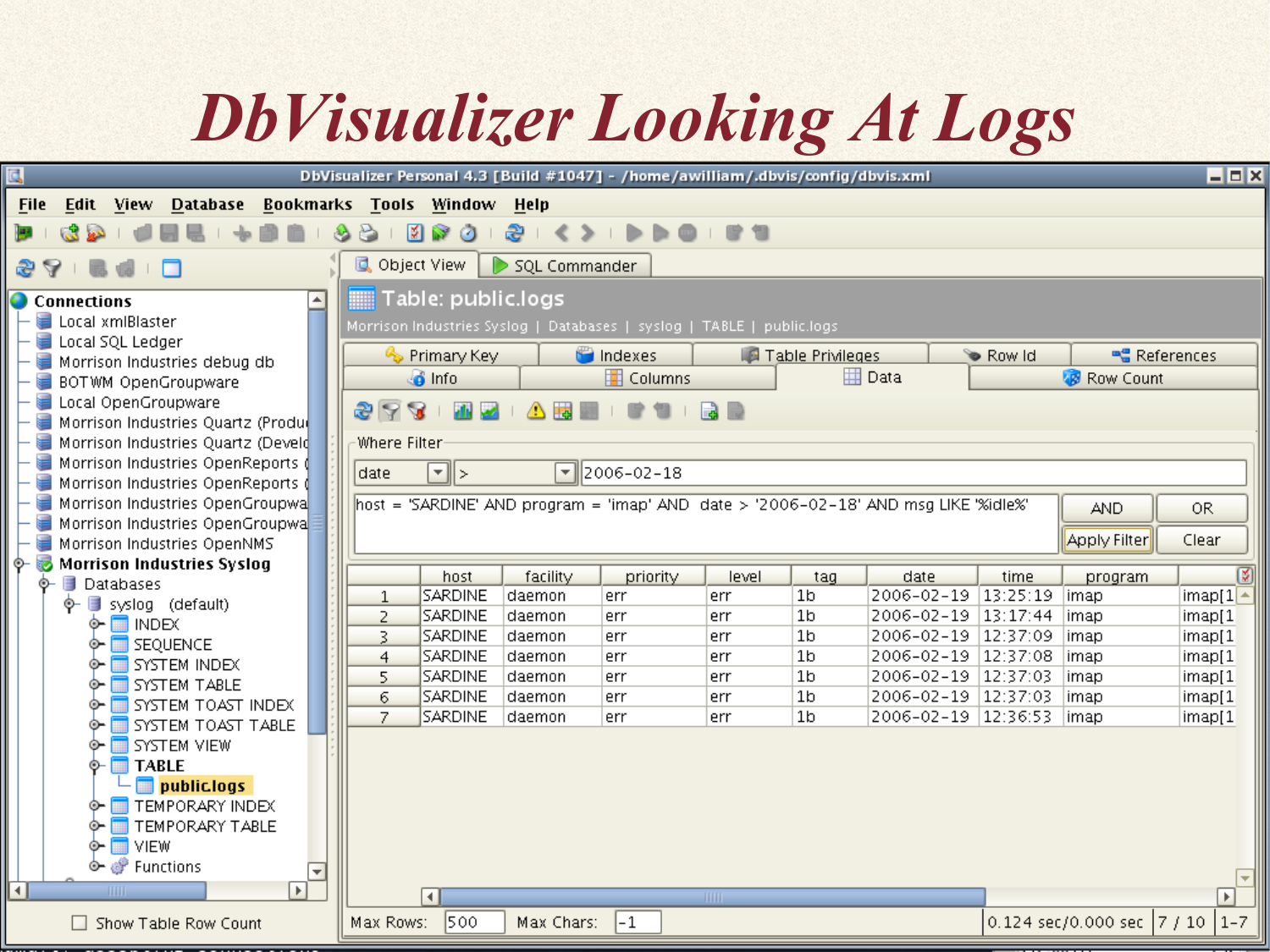### *Create Database*

- Create database & Users
	- postgres@cassowary:~> createuser syslog Shall the new user be allowed to create databases? (y/n) n Shall the new user be allowed to create more new users?  $(y/n)$  n postgres@cassowary: $\sim$  createuser -P logview Enter password for new user: \*\*\*\*\*\*\*\*\* Enter it again: \*\*\*\*\*\*\* Shall the new user be allowed to create databases? (y/n) n Shall the new user be allowed to create more new users?  $(y/n)$  n postgres@cassowary: $\sim$ > createdb -O syslog syslog CREATE DATABASE
- Setup Access (pg hba.conf)
	- host syslog syslog 127.0.0.1 255.255.255.255 trust host syslog logview 192.168.1.0 255.255.255.0 password host syslog all 192.168.1.0 255.255.255.0 pam
	- postgres@cassowary:~> pg\_ctl reload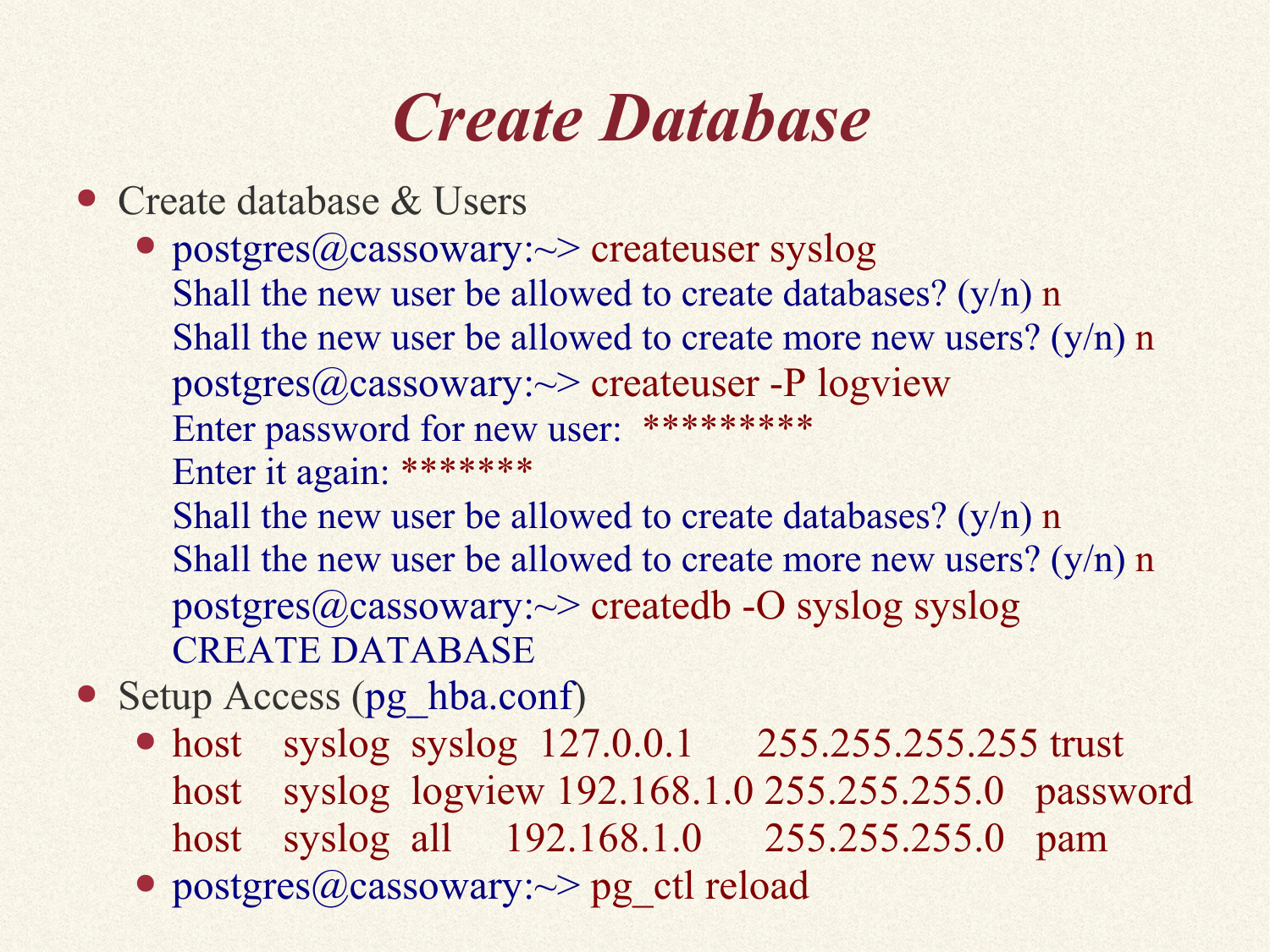## *Create Log Table*

• postgres@cassowary:~> psql -U syslog syslog CREATE TABLE facility\_*{facility}* ( host varchar(32) default NULL, priority varchar(10) default NULL, level varchar(10) default NULL, tag varchar(10) default NULL, date date default NULL, time time default NULL, program varchar(15) default NULL, msg text, seq serial, PRIMARY KEY (seq) );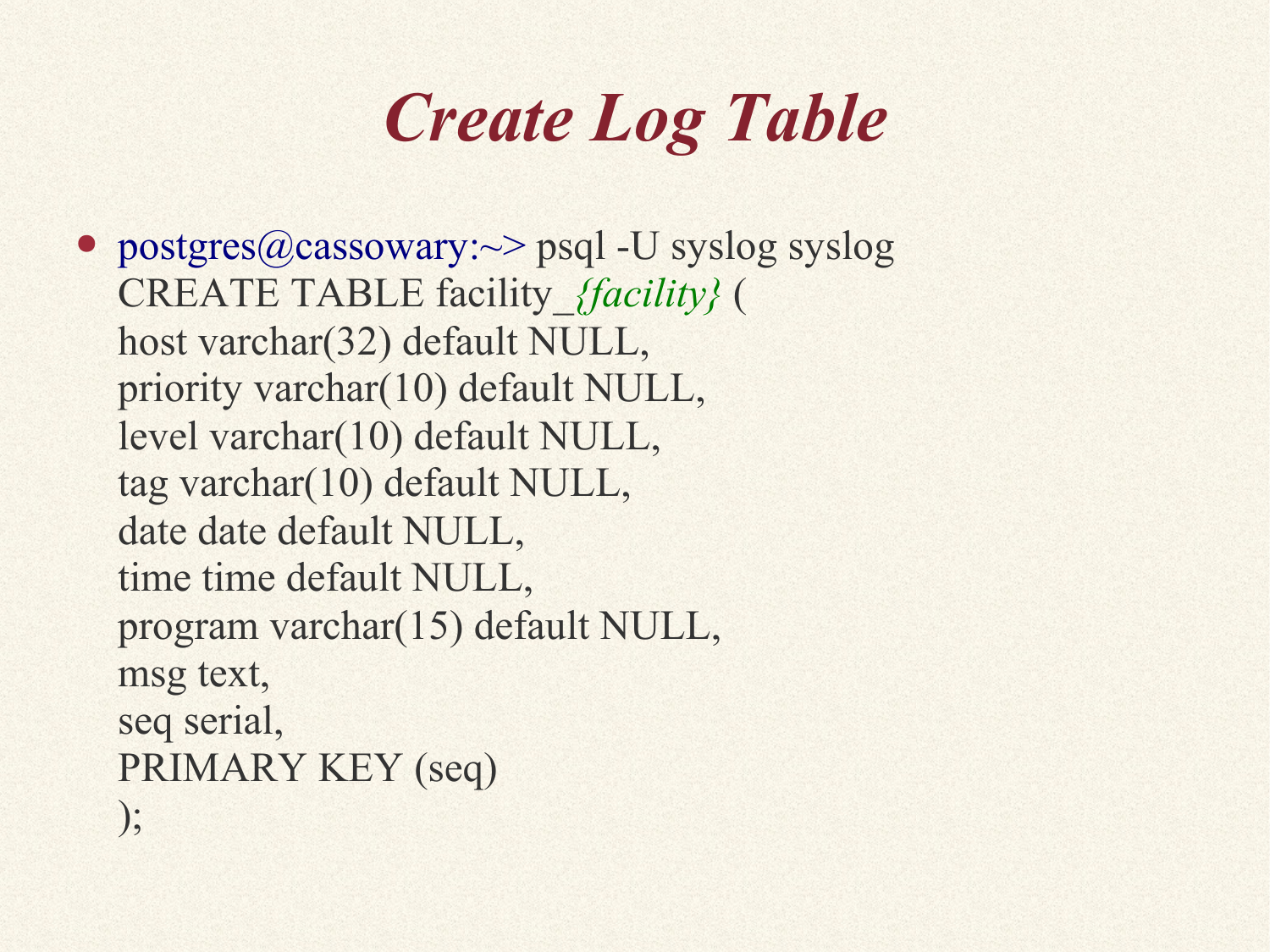### *Create Indexes*

• CREATE INDEX facility {facility} i0 ON facility {facility}(host); CREATE INDEX facility {facility} i1 ON facility {facility}(date); CREATE INDEX facility {facility} i2 ON facility {facility}(host, priority); CREATE INDEX facility {facility} i4 ON facility {facility}(host, priority, program); CREATE INDEX facility {facility} i5 ON facility {facility}(host, program);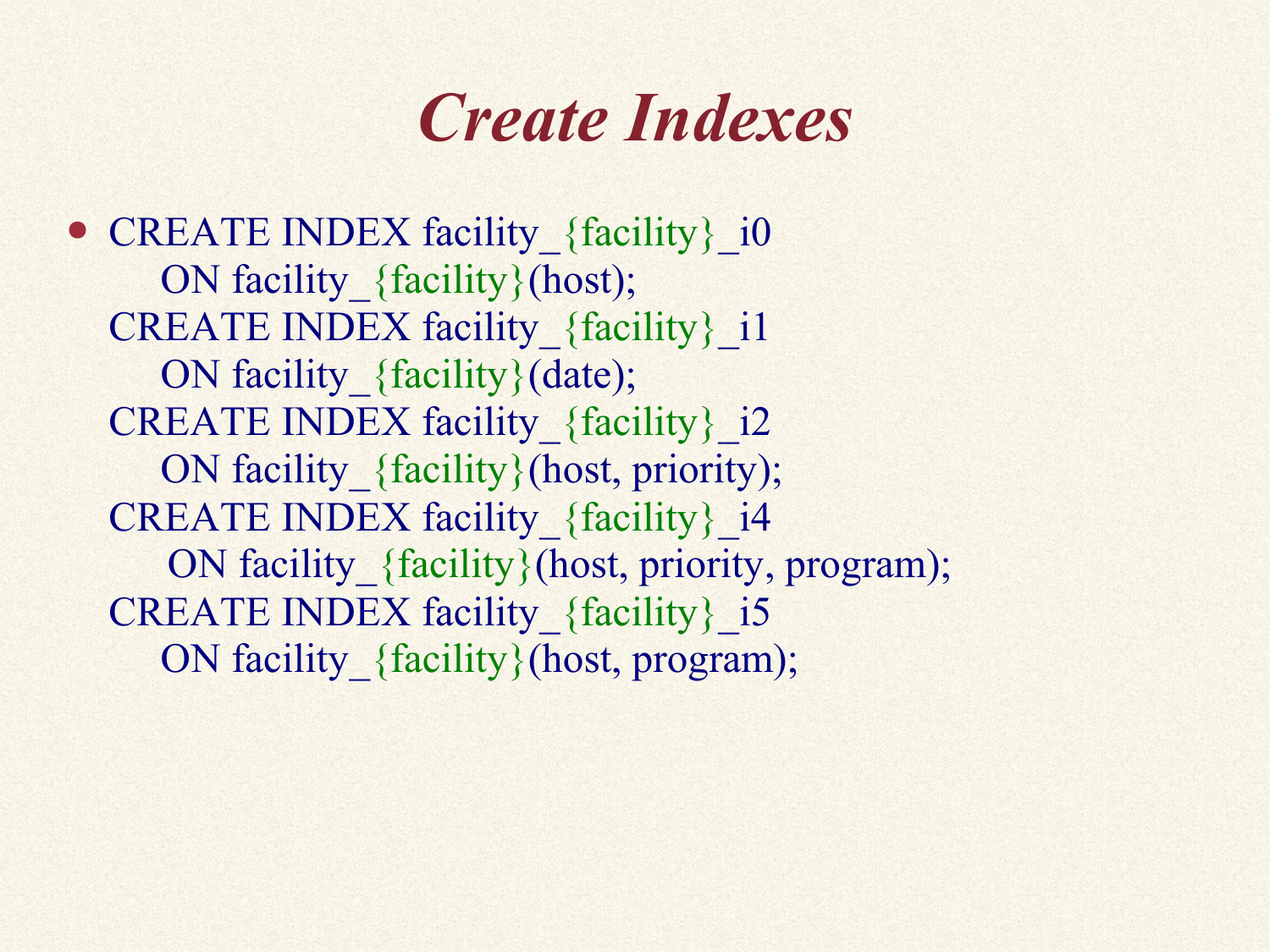### *Grant Access*

• Make syslog user so all it can do is insert and select.

- GRANT INSERT, SELECT ON logs TO syslog; REVOKE UPDATE,DELETE ON logs FROM syslog;
- Revoke all permissions from the public
	- REVOKE INSERT,UPDATE,DELETE,SELECT ON logs FROM public;

• Grant all rights to administrators

● GRANT SELECT,UPDATE,DELETE,INSERT ON logs TO adam, rhopkins, steve;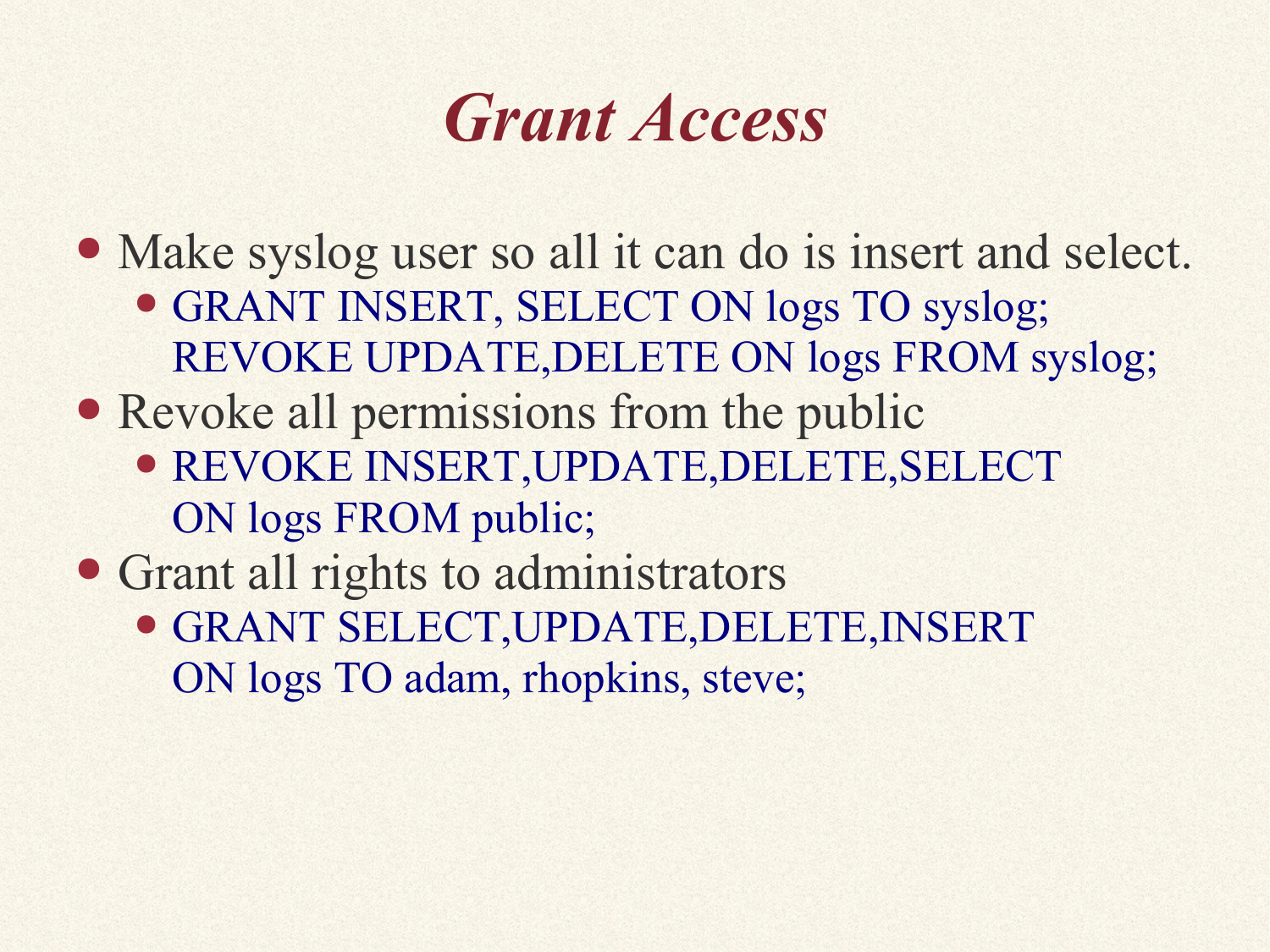# *The Script*

- #!/bin/bash
	- if [ -e /var/run/pgsyslog.pipe ]; then while  $\lceil -e / \frac{var}{run} \rangle$  pgsyslog.pipe ] do psql -q -U syslog syslog < /var/run/pgsyslog.pipe done else mkfifo /var/run/pgsyslog.pipe chown root.root /var/run/pgsyslog.pipe chmod 600 /var/run/pgsyslog.pipe fi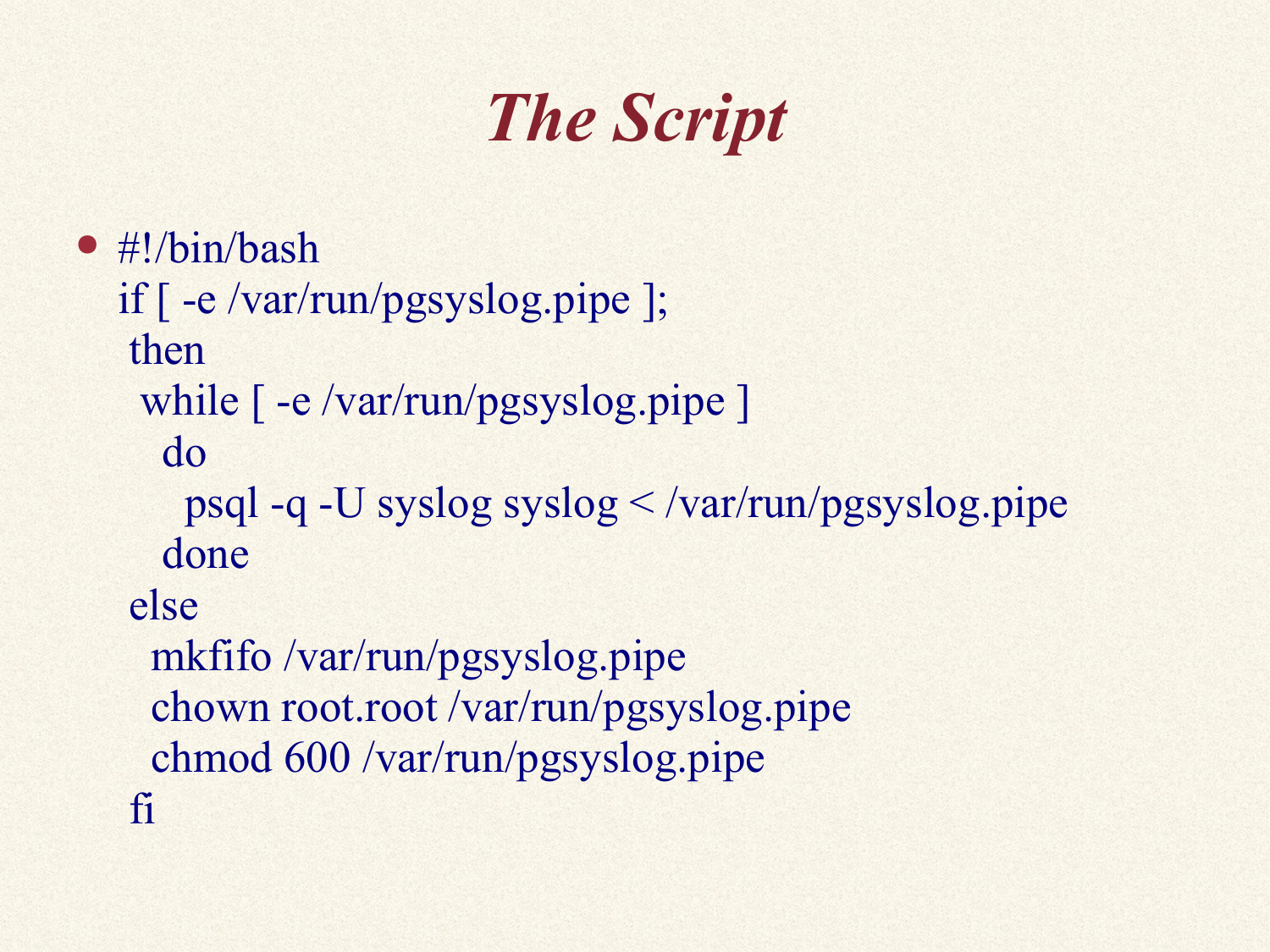# *Aiming Syslog-ng at the pipe*

```
destination d_pgsql {
   pipe("/var/run/pgsyslog.pipe"
       template("INSERT INTO facility_$FACILITY (host, priority,
              level, tag, date, time, program, msg)
             VALUES ( UPPER('$HOST'),
                '$PRIORITY', '$LEVEL', '$TAG',
                '$YEAR-$MONTH-$DAY', '$HOUR:$MIN:$SEC',
                '$PROGRAM',
'$MSG' );\n"
              )
       template-escape(yes)
   );
};
log { source(src); destination(d_pgsql); };
                                            The template grammer is
                                            used to construct a simple
                                            SQL INSERT statement.
```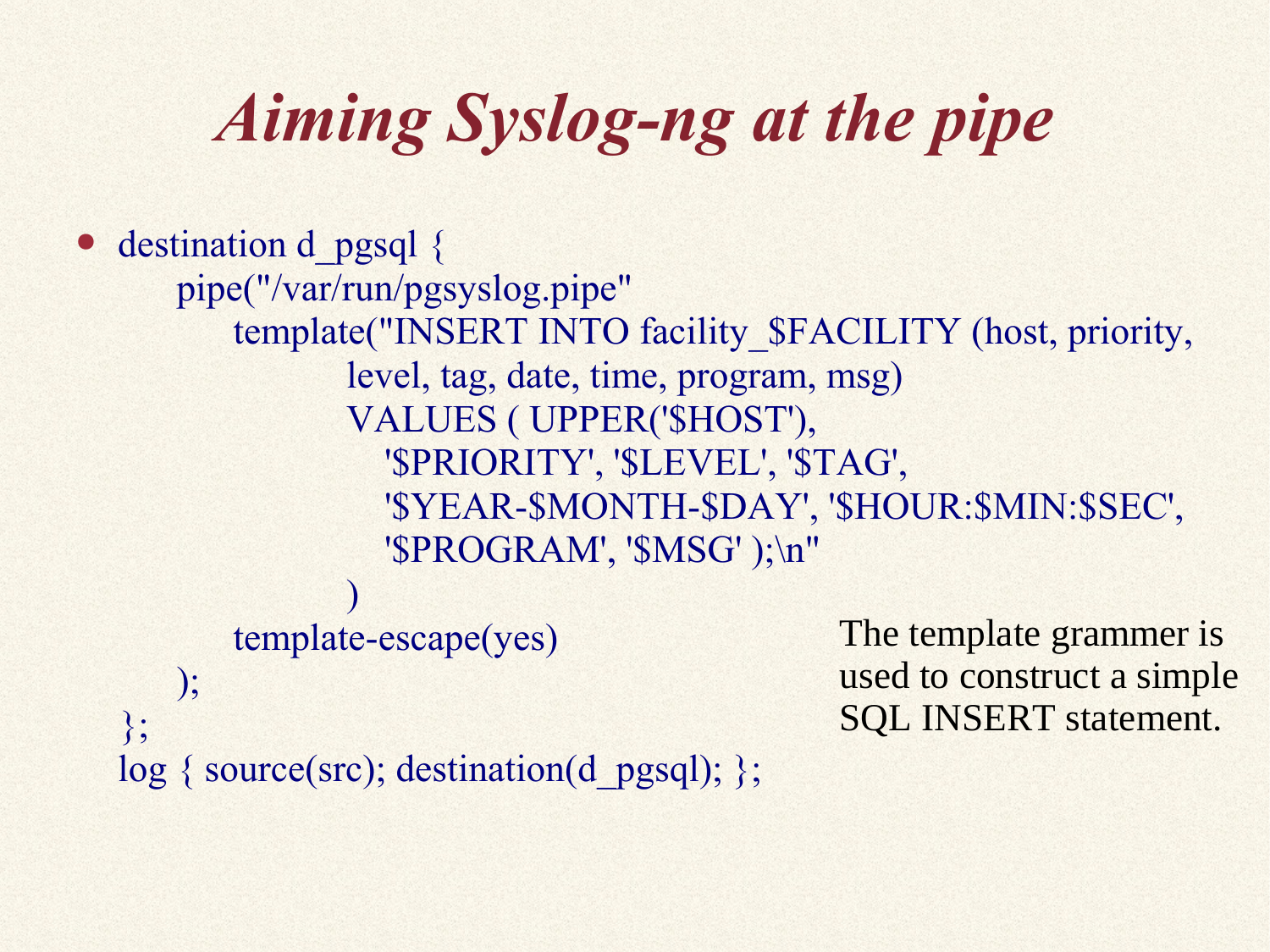# *Running The Script*

#### • Edit "/etc/rc.d/syslog"

● test -z "\$KERNEL\_LOGLEVEL" && KERNEL\_LOGLEVEL=1 nohup /usr/local/sbin/pg\_syslogd.sh  $2 > \& 1 >$ /dev/null & startproc -p  $\S$ {syslog\_pid}  $\S$ {BINDIR}/ $\S$ {syslog} \$params rc\_status

#### • This starts the script before syslogd is started

- cassowary:/etc/syslog-ng # ps ax |grep syslog
	- 18302 ? S 0:00 /bin/bash /usr/local/sbin/pg\_syslogd.sh
	- 26407 ? Ss 5:14 /sbin/syslog-ng
	- 28151 ? S 3:08 psql -q -U syslog syslog
	- 28155 ? S 28:32 postgres: syslog syslog [local] idle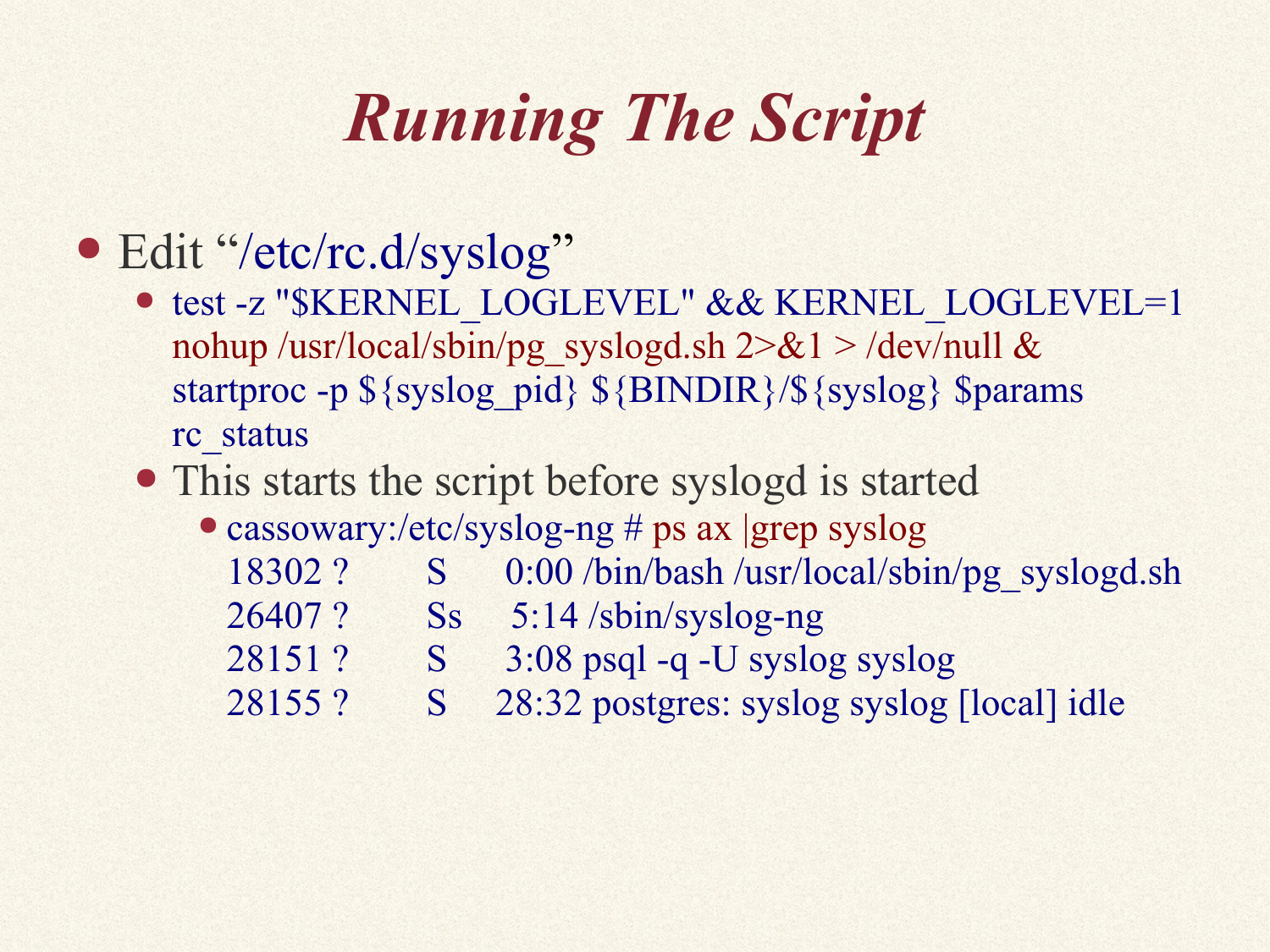# *Huge Amounts Of Data*

- If you have many server or a very active network you will generate ALLOT of messages.
	- We average about 180,000 messages each business day and about.
	- 30 days will be about 3,960,000 records in the log table.  $\bullet$  (30 – (INT(30/7)\*2)) \* 180,000 = 3,960,000
	- If you intend to actually use this data you will need to tune your database
		- Default settings do not work well with tables containing large numbers of records.
		- You need to update statistics frequently.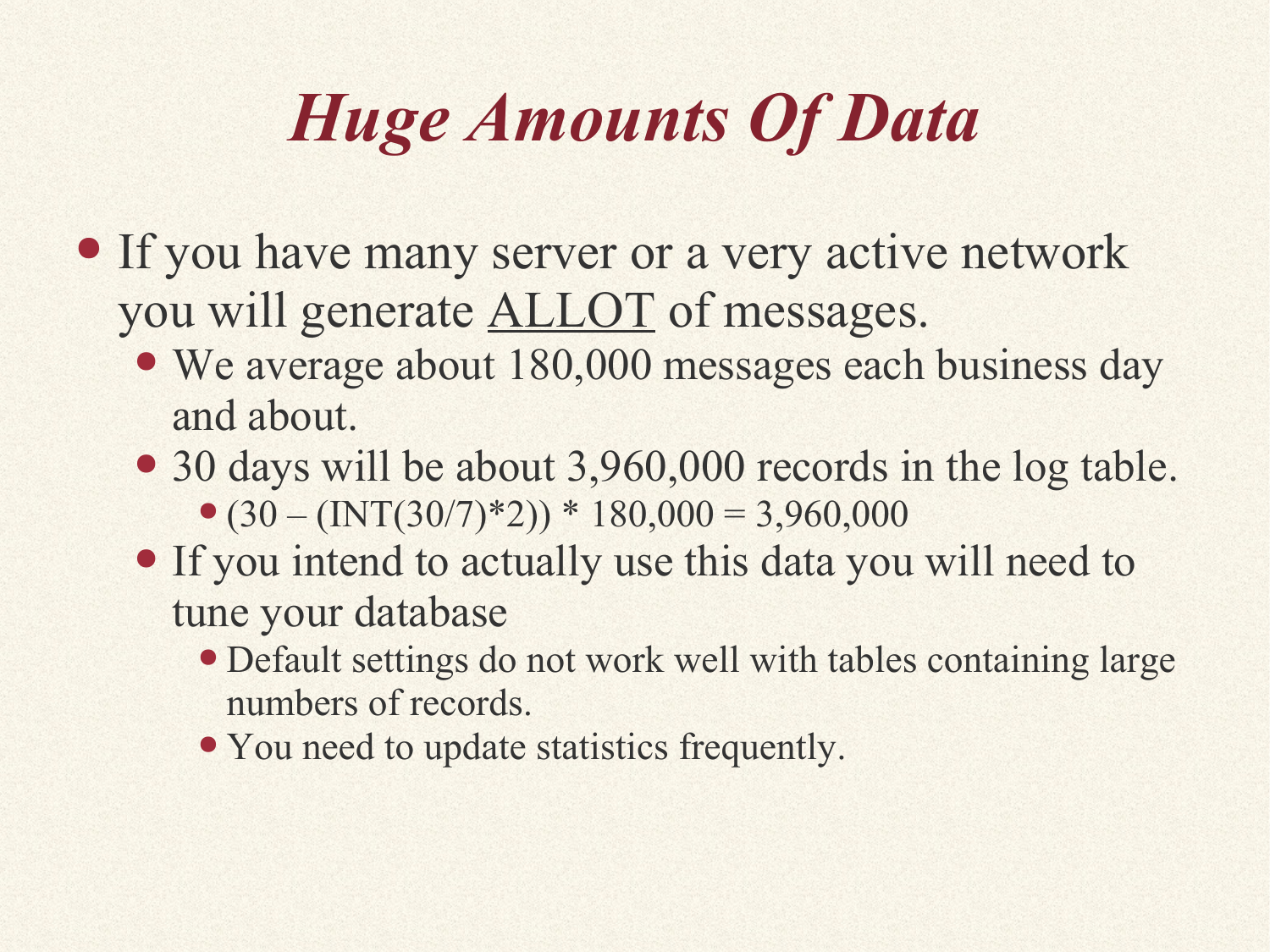### *Update Statistics*

- Add this database to you update statistics regimin.
	- /etc/cron.daily/vacuum
		- $\bullet$  #!/bin/sh

/usr/bin/psql -U syslog syslog \ -c "VACUUM ANALYZE VERBOSE" 2>&1 \ | mail -s "Syslog Vacuum" \ shared+departments.cis.status.cassowary@sardine

/usr/bin/psql -U opennms opennms \ -c "VACUUM ANALYZE VERBOSE" 2>&1 \ | mail -s "OpenNMS Vacuum" \ shared+departments.cis.status.cassowary@sardine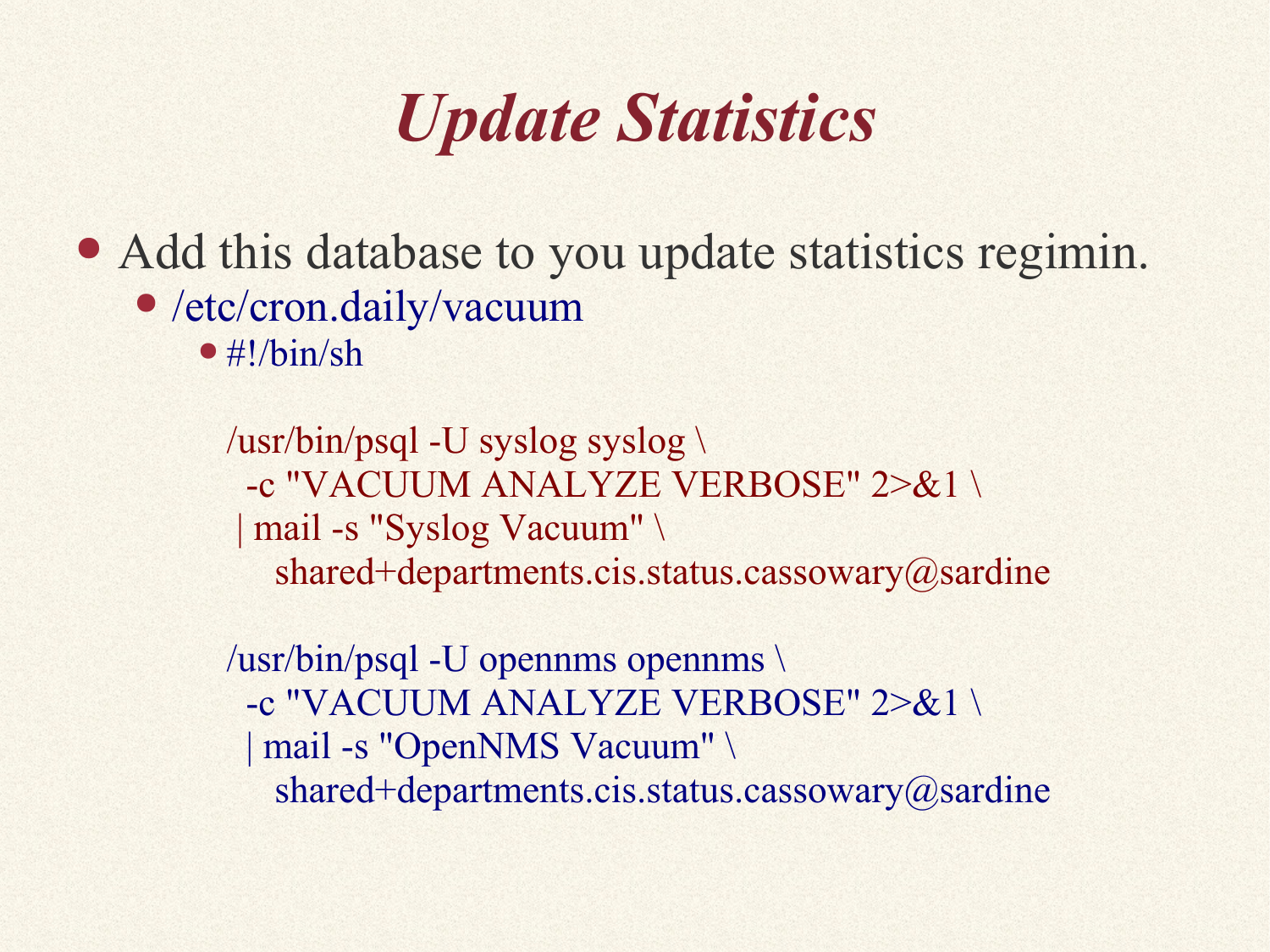### *Generate Statistics*

• With logs in an RDMBS it is trivial to generate statistics concerning the content of the logs.

| <b>Facility</b>    | <b>Count</b>       |                     |              |        |
|--------------------|--------------------|---------------------|--------------|--------|
| daemon             |                    | 2,591,486 Program   | <b>Count</b> |        |
| mail               | 1,467,761 FaxGetty |                     | 3903         | 0.15%  |
| auth               |                    | 130,116 ctl cyrusdb | 4067         | 0.16%  |
| local <sub>2</sub> | 26,886 squid       |                     | 4072         | 0.16%  |
| cron               | 13,423 nscd        |                     | 4504         | 0.17%  |
| kern               |                    | 3,870 Fax Queuer    | 6156         | 0.24%  |
| user               |                    | 3,675 imaps         | 6898         | 0.27%  |
| syslog             |                    | 3,667 cyr expire    | 6980         | 0.27%  |
| local7             |                    | 321 FaxSend         | 10221        | 0.39%  |
| local4             |                    | 107 last            | 14668        | 0.57%  |
|                    | 4,241,312 master   |                     | 19093        | 0.74%  |
|                    |                    | dhcpd               | 30807        | 1.19%  |
|                    |                    | named               | 40538        | 1.56%  |
|                    |                    | <b>Imtpunix</b>     | 90351        | 3.49%  |
|                    |                    | smbd                | 223018       | 8.61%  |
|                    |                    | nmbd                | 869588       | 33.56% |
|                    |                    | imap                | 1251994      | 48.31% |